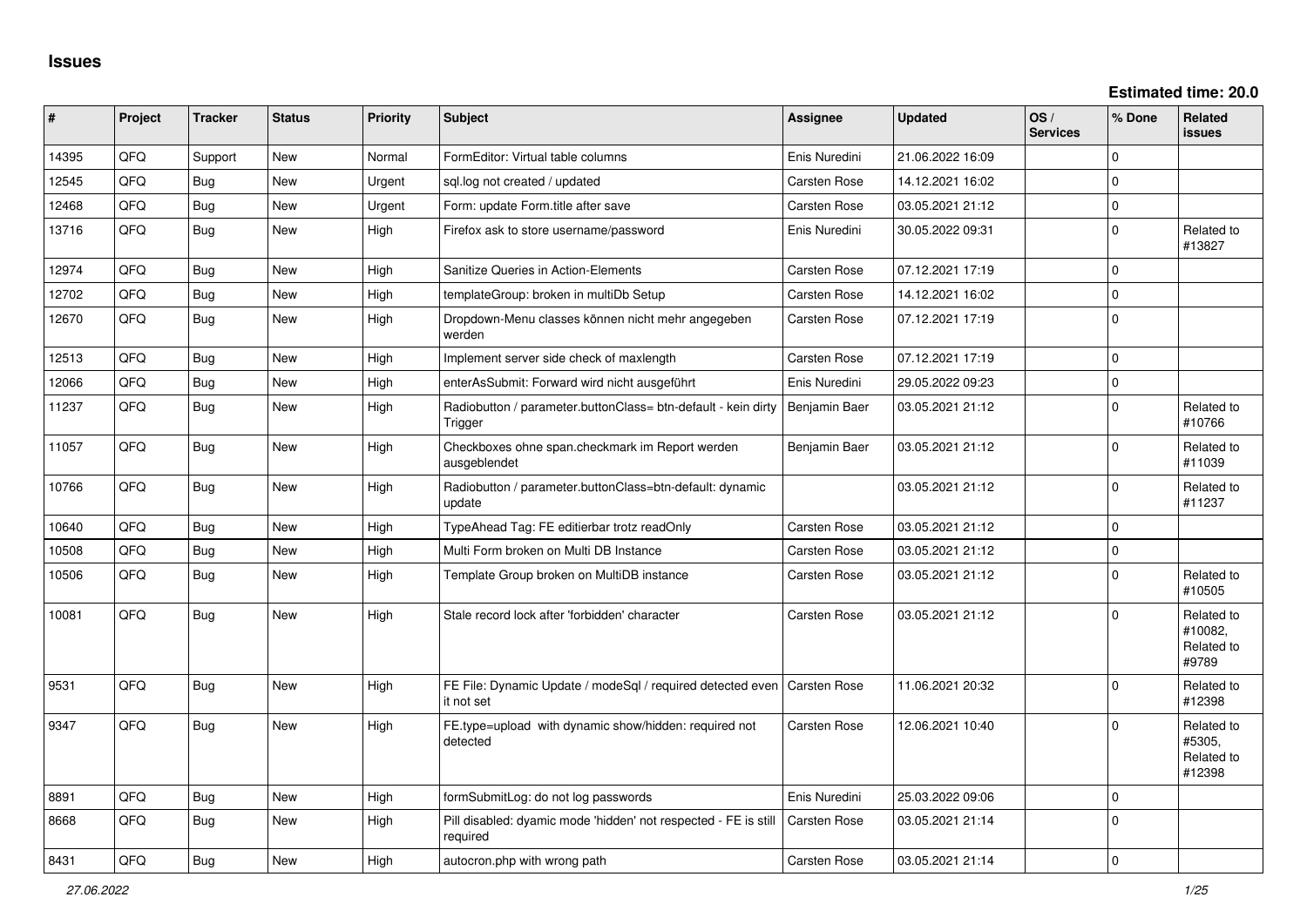| #     | Project | <b>Tracker</b> | <b>Status</b> | <b>Priority</b> | <b>Subject</b>                                                                           | <b>Assignee</b> | <b>Updated</b>   | OS/<br><b>Services</b> | % Done      | <b>Related</b><br>issues                         |
|-------|---------|----------------|---------------|-----------------|------------------------------------------------------------------------------------------|-----------------|------------------|------------------------|-------------|--------------------------------------------------|
| 8083  | QFQ     | Bug            | New           | High            | FormEditor: primary table list does not respect<br>'indexDb={{indexData:Y}}'             | Carsten Rose    | 03.05.2021 21:14 |                        | $\Omega$    | Has duplicate<br>#6678                           |
| 7899  | QFQ     | Bug            | New           | High            | Fe.type=password / retype / required: always complain<br>about missing value             | Carsten Rose    | 03.05.2021 21:14 |                        | $\Omega$    |                                                  |
| 7650  | QFQ     | Bug            | <b>New</b>    | High            | Optional do not show 'required' sign on FormElement                                      | Carsten Rose    | 03.05.2021 21:14 |                        | $\Omega$    |                                                  |
| 5459  | QFQ     | Bug            | <b>New</b>    | High            | Multi DB: spread system tables between 'QFQ' and<br>'Data'-DB                            | Carsten Rose    | 03.05.2021 21:14 |                        | $\Omega$    | Related to<br>#4720                              |
| 5221  | QFQ     | <b>Bug</b>     | New           | High            | Download Dialog: Bleibt stehen in FF wenn Datei<br>automatisch gespeichert wird.         | Carsten Rose    | 03.05.2021 21:14 |                        | $\Omega$    |                                                  |
| 14377 | QFQ     | <b>Bug</b>     | <b>New</b>    | Normal          | Documentation > General Tips: white page after migration                                 | Enis Nuredini   | 19.06.2022 16:37 |                        | $\mathbf 0$ |                                                  |
| 14322 | QFQ     | <b>Bug</b>     | <b>New</b>    | Normal          | Form Load: by default no scroll (save & close should be<br>visible)                      | Enis Nuredini   | 15.06.2022 14:12 |                        | $\Omega$    | Related to<br>#14321,<br>Related to<br>#6232     |
| 14305 | QFQ     | Bug            | New           | Normal          | Inline Report editing does not create history entries                                    | Carsten Rose    | 10.06.2022 11:55 |                        | $\Omega$    |                                                  |
| 14304 | QFQ     | Bug            | <b>New</b>    | Normal          | table sorter view safer does not work                                                    | Carsten Rose    | 10.06.2022 11:49 |                        | $\Omega$    |                                                  |
| 14245 | QFQ     | Bug            | <b>New</b>    | Normal          | Form Save Btn bleibt disabled wenn Datumsfeld über<br>Datepicker geändert                | Enis Nuredini   | 27.05.2022 13:45 |                        | $\Omega$    | Related to<br>#13689                             |
| 14233 | QFQ     | Bug            | <b>New</b>    | Normal          | AS _link: question - HTML is not rendered                                                | Carsten Rose    | 28.05.2022 11:02 |                        | $\Omega$    |                                                  |
| 14091 | QFQ     | <b>Bug</b>     | <b>New</b>    | Normal          | inconsistent template path for twig                                                      | Carsten Rose    | 19.04.2022 18:36 |                        | $\Omega$    |                                                  |
| 14077 | QFQ     | Bug            | New           | Normal          | As _link: Attribute 'class' missing by r:1 and r:3 - but should<br>set                   | Carsten Rose    | 28.05.2022 11:02 |                        | $\Omega$    | Related to<br>#5342,<br>Related to<br>#4343      |
| 13706 | QFQ     | Bug            | <b>New</b>    | Normal          | Wrong CheckType in FieldElement LastStatus of Form Cron                                  | Carsten Rose    | 21.01.2022 18:20 |                        | $\Omega$    |                                                  |
| 13689 | QFQ     | Bug            | New           | Normal          | Enter auf Eingabefeld mit ungültigem Wert führt zu blurry<br>Seite                       | Enis Nuredini   | 28.05.2022 10:53 |                        | $\Omega$    | Related to<br>#14245, Has<br>duplicate<br>#11891 |
| 13659 | QFQ     | Bug            | New           | Normal          | wrong sanitize class applied to R-store                                                  | Carsten Rose    | 15.01.2022 14:23 |                        | $\Omega$    |                                                  |
| 13647 | QFQ     | <b>Bug</b>     | <b>New</b>    | Normal          | Autofocus funktioniert nicht auf Chrome                                                  | Benjamin Baer   | 19.03.2022 17:44 |                        | $\Omega$    |                                                  |
| 13592 | QFQ     | Bug            | <b>New</b>    | Normal          | QFQ Build Queue: das vergeben von Tags klappt nicht. Es<br>werden keine Heleases gebaut. | Carsten Rose    | 19.03.2022 17:45 |                        | $\Omega$    |                                                  |
| 13528 | QFQ     | <b>Bug</b>     | New           | Normal          | gfg.io > releases: es wird kein neues Release angelegt                                   | Benjamin Baer   | 19.03.2022 17:46 |                        | 0           |                                                  |
| 13460 | QFQ     | <b>Bug</b>     | New           | Normal          | Doc: Password set/reset  password should not processed<br>with 'html encode'             | Carsten Rose    | 19.03.2022 17:46 |                        | $\mathbf 0$ |                                                  |
| 13451 | QFQ     | <b>Bug</b>     | New           | Normal          | Character Counter / Max Character: Problem in Safari                                     | Carsten Rose    | 15.04.2022 17:18 |                        | $\mathbf 0$ |                                                  |
| 13332 | QFQ     | Bug            | New           | Normal          | Multi Form: Required Felder werden visuell nicht markiert.                               | Carsten Rose    | 19.03.2022 17:47 |                        | $\pmb{0}$   |                                                  |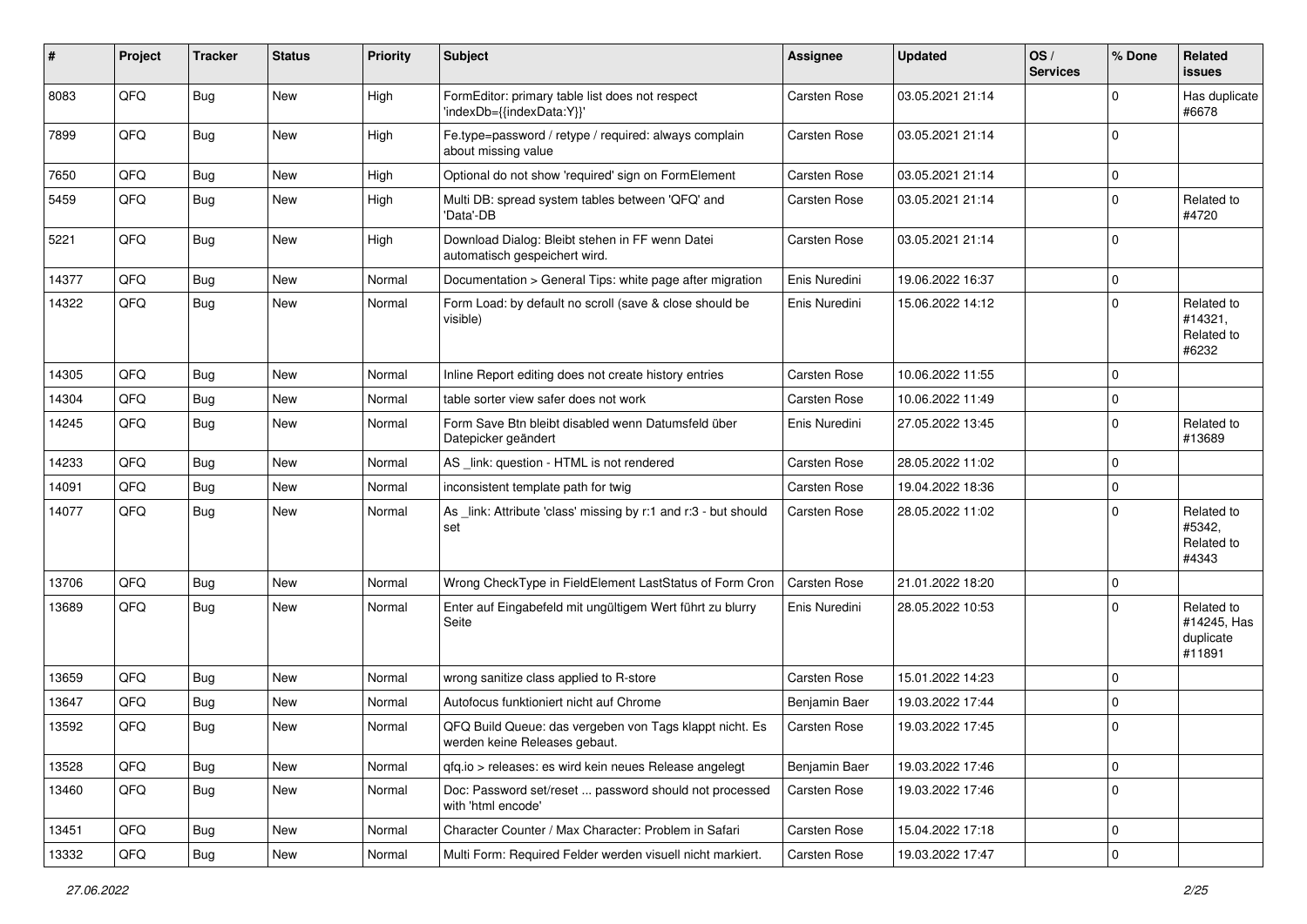| #     | Project | <b>Tracker</b> | <b>Status</b> | <b>Priority</b> | Subject                                                                                                                                             | Assignee      | <b>Updated</b>   | OS/<br><b>Services</b> | % Done      | Related<br>issues                                                    |
|-------|---------|----------------|---------------|-----------------|-----------------------------------------------------------------------------------------------------------------------------------------------------|---------------|------------------|------------------------|-------------|----------------------------------------------------------------------|
| 13331 | QFQ     | Bug            | New           | Normal          | Multi Form: Clear Icon misplaced                                                                                                                    | Carsten Rose  | 19.03.2022 17:47 |                        | $\Omega$    |                                                                      |
| 12989 | QFQ     | Bug            | New           | Normal          | empty string does not trigger dynamic update                                                                                                        | Enis Nuredini | 28.05.2022 11:09 |                        | $\Omega$    |                                                                      |
| 12716 | QFQ     | <b>Bug</b>     | New           | Normal          | template group: Pattern only applied to first instance                                                                                              | Carsten Rose  | 19.03.2022 17:47 |                        | $\Omega$    |                                                                      |
| 12714 | QFQ     | Bug            | <b>New</b>    | Normal          | Conversion of GIF to PDF broken when GIF contains Alpha.                                                                                            | Carsten Rose  | 19.03.2022 17:49 |                        | $\Omega$    |                                                                      |
| 12581 | QFQ     | Bug            | New           | Normal          | Form.forward=close: Record 'new' in new browser tab ><br>save (& close) >> Form is not reloaded with new created<br>record id and stays in mode=new | Carsten Rose  | 19.03.2022 17:48 |                        | $\Omega$    |                                                                      |
| 12520 | QFQ     | Bug            | <b>New</b>    | Normal          | Switch FE User: still active even FE User session expired                                                                                           | Carsten Rose  | 19.03.2022 17:48 |                        | $\Omega$    |                                                                      |
| 12512 | QFQ     | Bug            | <b>New</b>    | Normal          | Some MySQL Installation can't use 'stored procedures'                                                                                               | Carsten Rose  | 19.03.2022 17:48 |                        | $\Omega$    |                                                                      |
| 12327 | QFQ     | Bug            | New           | Normal          | Copy to clipboard: Glyphicon can not be changed                                                                                                     | Carsten Rose  | 27.12.2021 17:59 |                        | $\Omega$    |                                                                      |
| 12187 | QFQ     | <b>Bug</b>     | New           | Normal          | Trigger FormAsFile() via Report: probably problem with multi<br>DB setup                                                                            | Carsten Rose  | 20.03.2021 21:20 |                        | $\Omega$    |                                                                      |
| 12133 | QFQ     | Bug            | New           | Normal          | NPM, phpSpreadSheet aktualisieren                                                                                                                   | Carsten Rose  | 15.03.2021 09:04 |                        | $\Omega$    |                                                                      |
| 12045 | QFQ     | <b>Bug</b>     | New           | Normal          | templateGroup afterSave FE: Aufruf ohne<br>sglHonorFormElements funktioniert nicht                                                                  | Carsten Rose  | 18.02.2021 16:33 |                        | $\Omega$    |                                                                      |
| 12040 | QFQ     | Bug            | <b>New</b>    | Normal          | FE Mode 'hidden' für zwei FEs auf einer Zeile                                                                                                       | Carsten Rose  | 18.02.2021 10:13 |                        | $\Omega$    |                                                                      |
| 11752 | QFQ     | Bug            | <b>New</b>    | Normal          | checkbox renders multiple input elements with same name                                                                                             | Carsten Rose  | 17.12.2020 14:58 |                        | $\Omega$    | Related to<br>#11750                                                 |
| 11715 | QFQ     | <b>Bug</b>     | New           | Normal          | acceptZeroAsRequired and requiredOffButMark do not<br>coincide                                                                                      |               | 08.12.2020 12:13 |                        | $\Omega$    |                                                                      |
| 11695 | QFQ     | <b>Bug</b>     | <b>New</b>    | Normal          | MultiForm required FE Error                                                                                                                         | Carsten Rose  | 04.12.2020 13:34 |                        | $\Omega$    |                                                                      |
| 11668 | QFQ     | <b>Bug</b>     | New           | Normal          | Play function.sql - problem with mysql                                                                                                              | Carsten Rose  | 03.05.2021 20:48 |                        | $\Omega$    |                                                                      |
| 11667 | QFQ     | Bug            | <b>New</b>    | Normal          | MySQL mariadb-server-10.3: Incorrect datetime value                                                                                                 | Carsten Rose  | 03.05.2021 20:48 |                        | $\Omega$    |                                                                      |
| 11522 | QFQ     | Bug            | <b>New</b>    | Normal          | Aus/Einblenden von Reitern                                                                                                                          |               | 13.11.2020 14:58 |                        | $\Omega$    |                                                                      |
| 11239 | QFQ     | <b>Bug</b>     | New           | Normal          | Radiobutton (plain): horizontales Rendern abhängig vom<br>Datentyp in der Datenbank                                                                 | Carsten Rose  | 30.09.2020 18:37 |                        | $\Omega$    |                                                                      |
| 10937 | QFQ     | <b>Bug</b>     | <b>New</b>    | Normal          | Fehler mit abhängigen Select- Feldern beim Positionieren                                                                                            | Carsten Rose  | 12.11.2020 23:45 |                        | $\Omega$    |                                                                      |
| 10890 | QFQ     | Bug            | <b>New</b>    | Normal          | AutoCron hangs                                                                                                                                      |               | 20.07.2020 13:56 |                        | $\Omega$    |                                                                      |
| 10759 | QFQ     | Bug            | New           | Normal          | emptyMeansNull - Feld falsch aktualisiert                                                                                                           |               | 12.11.2020 23:45 |                        | $\Omega$    |                                                                      |
| 10704 | QFQ     | <b>Bug</b>     | New           | Normal          | wkhtml problem rendering fullCalendar.js / fabric.js >><br>successor: puppeteer                                                                     | Carsten Rose  | 12.11.2020 23:45 |                        |             | Related to<br>#5024,<br>Related to<br>#4650,<br>Related to<br>#10715 |
| 10658 | QFQ     | <b>Bug</b>     | New           | Normal          | processReadOnly broken                                                                                                                              | Carsten Rose  | 27.05.2020 17:55 |                        | $\mathbf 0$ |                                                                      |
| 10588 | QFQ     | <b>Bug</b>     | New           | Normal          | typeahed Tag: Doku anpassen                                                                                                                         | Carsten Rose  | 12.11.2020 23:45 |                        | $\pmb{0}$   |                                                                      |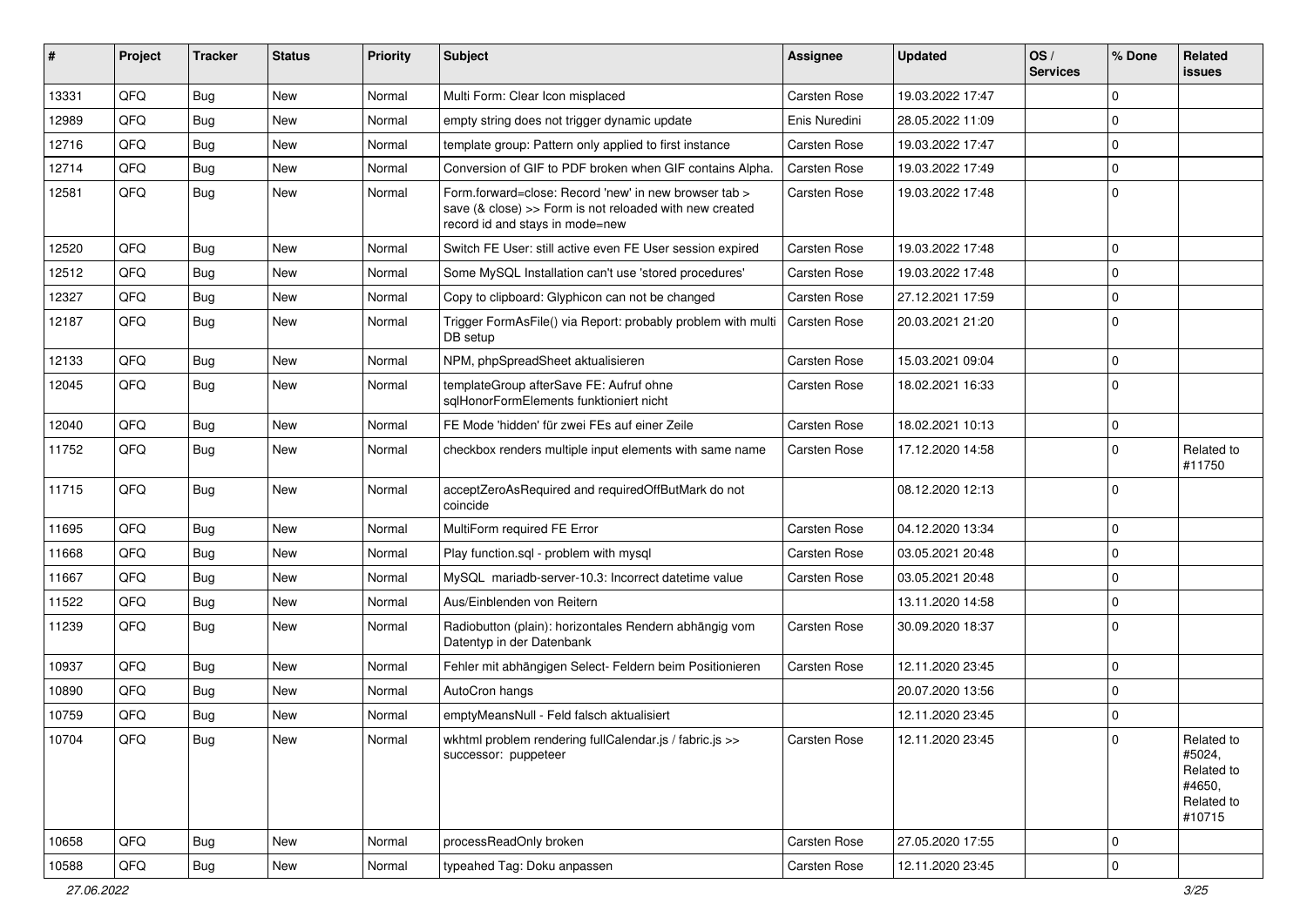| #     | Project | <b>Tracker</b> | <b>Status</b> | <b>Priority</b> | <b>Subject</b>                                                                                        | <b>Assignee</b>     | <b>Updated</b>   | OS/<br><b>Services</b> | % Done      | <b>Related</b><br><b>issues</b> |
|-------|---------|----------------|---------------|-----------------|-------------------------------------------------------------------------------------------------------|---------------------|------------------|------------------------|-------------|---------------------------------|
| 10324 | QFQ     | <b>Bug</b>     | <b>New</b>    | Normal          | Excel Export mit Template funktioniert nur, wenn Template<br>vor uid kommt                            |                     | 30.03.2020 11:20 |                        | $\Omega$    | Related to<br>#10257            |
| 10322 | QFQ     | Bug            | New           | Normal          | FormElement / Radio: missing column 'enum' >> FE not<br>reported                                      | <b>Carsten Rose</b> | 07.05.2020 09:37 |                        | $\Omega$    |                                 |
| 10082 | QFQ     | <b>Bug</b>     | <b>New</b>    | Normal          | FE.type=SELECT - 'sanatize' Class                                                                     | Carsten Rose        | 07.05.2020 09:36 |                        | $\mathbf 0$ | Related to<br>#10081            |
| 9855  | QFQ     | Bug            | <b>New</b>    | Normal          | <b>Required Check</b>                                                                                 |                     | 01.02.2020 15:56 |                        | $\Omega$    |                                 |
| 9783  | QFQ     | <b>Bug</b>     | <b>New</b>    | Normal          | Email with special characters                                                                         | Carsten Rose        | 01.02.2020 23:22 |                        | $\mathbf 0$ |                                 |
| 9773  | QFQ     | <b>Bug</b>     | New           | Normal          | form.parameter.formModeGlobal=requiredOff                                                             | <b>Carsten Rose</b> | 01.02.2020 15:56 |                        | $\mathbf 0$ |                                 |
| 9533  | QFQ     | Bug            | <b>New</b>    | Normal          | FE.type=upload: Check in 'beforeSave' if upload is given                                              | <b>Carsten Rose</b> | 01.02.2020 23:22 |                        | $\mathbf 0$ | Related to<br>#11523            |
| 9317  | QFQ     | <b>Bug</b>     | <b>New</b>    | Normal          | FE.type=note: with dynamic show/hidden an empty label<br>causes trouble                               | Carsten Rose        | 01.02.2020 23:22 |                        | $\mathbf 0$ |                                 |
| 9275  | QFQ     | Bug            | <b>New</b>    | Normal          | autcron: t3 page, which takes to long to respond, is not<br>reported properly                         | Carsten Rose        | 01.02.2020 23:22 |                        | 100         |                                 |
| 9177  | QFQ     | Bug            | <b>New</b>    | Normal          | Bug? QFQ tries to save an action FE, which has real<br>existing column name                           | <b>Carsten Rose</b> | 01.02.2020 23:22 |                        | $\mathbf 0$ |                                 |
| 9127  | QFQ     | Bug            | New           | Normal          | Error Message: change 'roll over' color - text not readable                                           | <b>Carsten Rose</b> | 01.02.2020 23:22 |                        | $\mathbf 0$ |                                 |
| 9077  | QFQ     | <b>Bug</b>     | <b>New</b>    | Normal          | typeAheadSql: report broken SQL                                                                       | Carsten Rose        | 01.02.2020 23:22 |                        | $\mathbf 0$ |                                 |
| 9013  | QFQ     | Bug            | <b>New</b>    | Normal          | Error in Twig template not handled                                                                    | <b>Carsten Rose</b> | 20.10.2021 13:43 |                        | $\mathbf 0$ |                                 |
| 8049  | QFQ     | <b>Bug</b>     | <b>New</b>    | Normal          | FE.type=note, column 'value': text moves some pixel to top<br>after save                              | Carsten Rose        | 01.02.2020 23:22 |                        | $\Omega$    |                                 |
| 7890  | QFQ     | <b>Bug</b>     | New           | Normal          | FormElement 'required': extraButtonInfo not aligned                                                   | Carsten Rose        | 11.06.2021 21:17 |                        | $\Omega$    | Related to<br>#11517            |
| 7795  | QFQ     | <b>Bug</b>     | <b>New</b>    | Normal          | Readonly Form: Typeahead-Felder                                                                       | Carsten Rose        | 01.02.2020 23:22 |                        | $\mathbf 0$ |                                 |
| 7685  | QFQ     | Bug            | <b>New</b>    | Normal          | Open FormElement from QFQ error message and save<br>modified record: error about missing {{formId:F}} | Carsten Rose        | 01.02.2020 23:22 |                        | $\Omega$    |                                 |
| 7574  | QFQ     | <b>Bug</b>     | <b>New</b>    | Normal          | Substitute error: form element not reported / dont parse<br>Form.note                                 | Carsten Rose        | 01.02.2020 23:21 |                        | $\mathbf 0$ |                                 |
| 7547  | QFQ     | Bug            | New           | Normal          | Error Message in afterSave: wrong parameter column<br>reported                                        | Carsten Rose        | 01.02.2020 23:22 |                        | $\mathbf 0$ |                                 |
| 7524  | QFQ     | <b>Bug</b>     | <b>New</b>    | Normal          | QFQ throws a 'General Error' if 'fileadmin/protected/log/' is<br>not writeable                        | Carsten Rose        | 01.02.2020 23:22 |                        | $\mathbf 0$ |                                 |
| 7513  | QFQ     | <b>Bug</b>     | <b>New</b>    | Normal          | Radios not correct aligned                                                                            | Carsten Rose        | 01.02.2020 23:22 |                        | $\Omega$    |                                 |
| 7512  | QFQ     | Bug            | <b>New</b>    | Normal          | FE: inputType=number >> 'pattern' is not respected                                                    | Carsten Rose        | 01.02.2020 23:22 |                        | $\mathbf 0$ |                                 |
| 7261  | QFQ     | Bug            | <b>New</b>    | Normal          | Report pathFilename for user without path, only the filename   Carsten Rose                           |                     | 01.02.2020 23:21 |                        | $\Omega$    |                                 |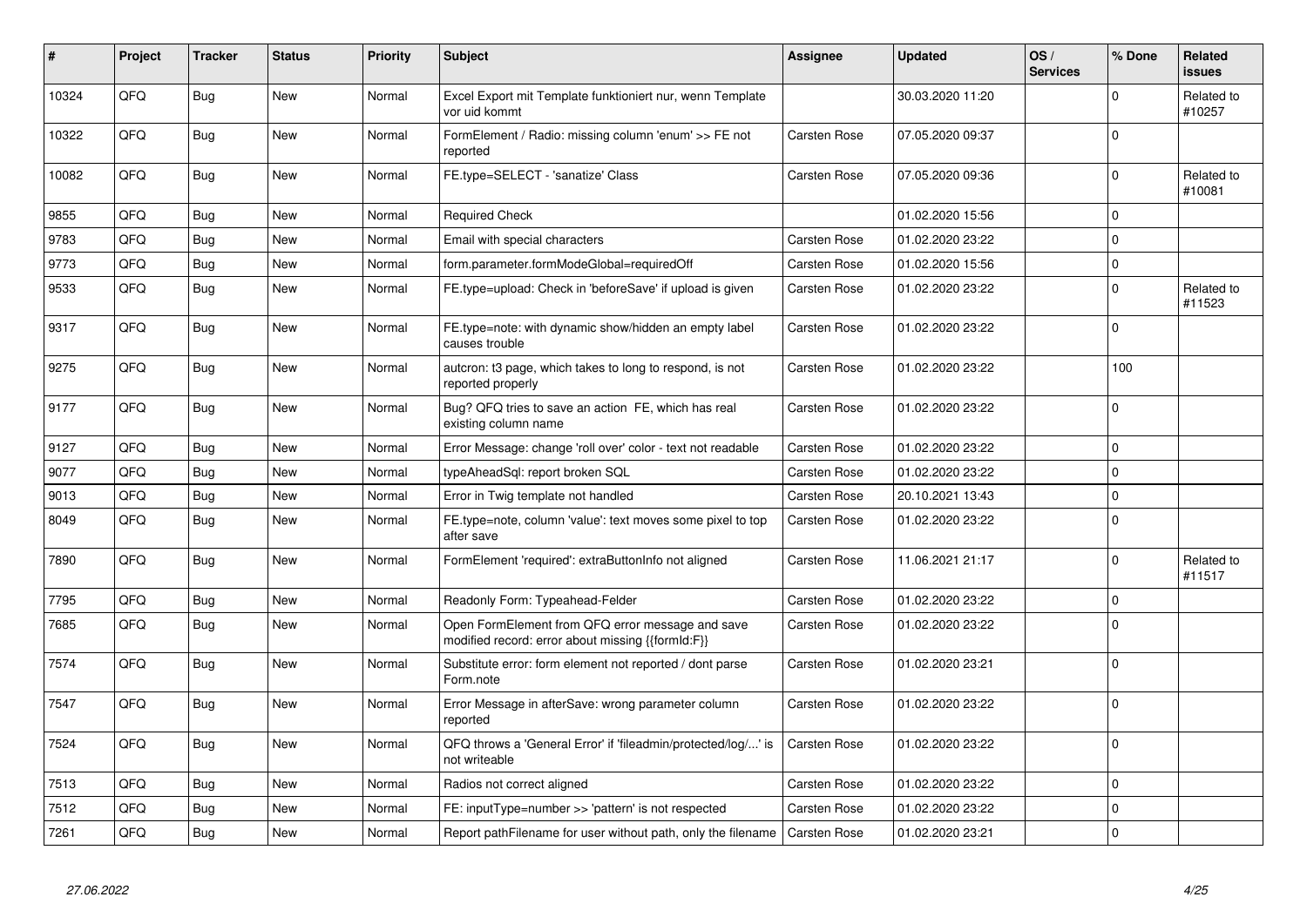| #     | Project    | <b>Tracker</b> | <b>Status</b> | <b>Priority</b> | <b>Subject</b>                                                                                                   | Assignee      | <b>Updated</b>   | OS/<br><b>Services</b> | % Done      | Related<br>issues                             |
|-------|------------|----------------|---------------|-----------------|------------------------------------------------------------------------------------------------------------------|---------------|------------------|------------------------|-------------|-----------------------------------------------|
| 7219  | QFQ        | Bug            | <b>New</b>    | Normal          | typeSheadSql / typeAheadSqlPrefetch: change to curly<br>braces                                                   | Carsten Rose  | 01.02.2020 23:21 |                        | $\mathbf 0$ |                                               |
| 7014  | QFQ        | <b>Bug</b>     | New           | Normal          | Sending invalid emails succeeds when<br>debug.redirectAllMailTo is set                                           | Carsten Rose  | 01.02.2020 23:21 |                        | $\mathbf 0$ |                                               |
| 7002  | QFQ        | Bug            | <b>New</b>    | Normal          | Dynamic Update: row does not disappear / appear                                                                  | Carsten Rose  | 01.02.2020 23:22 |                        | $\mathbf 0$ |                                               |
| 6912  | QFQ        | Bug            | New           | Normal          | error Message Var 'deadline' already set in SIP - in Form<br>with FE.value={{deadline:R:::{{deadlinePeriod:Y}}}} | Carsten Rose  | 01.02.2020 23:21 |                        | $\Omega$    |                                               |
| 6677  | QFQ        | <b>Bug</b>     | <b>New</b>    | Normal          | Error message FE Action Element: no/wrong FE reference<br>who cause the problem.                                 | Carsten Rose  | 01.02.2020 23:21 |                        | $\mathbf 0$ |                                               |
| 6483  | QFQ        | Bug            | <b>New</b>    | Normal          | R Store funktioniert nicht bei 'Report Notation' im FE                                                           | Carsten Rose  | 01.02.2020 23:21 |                        | $\mathbf 0$ |                                               |
| 6462  | QFQ        | Bug            | <b>New</b>    | Normal          | File Upload: Nutzlose Fehlermeldung wenn Datei zu gross                                                          | Carsten Rose  | 01.02.2020 23:21 |                        | $\mathbf 0$ | Related to<br>#6139                           |
| 5576  | QFQ        | Bug            | <b>New</b>    | Normal          | Using MySQL 'DROP' requires privilege - wich is not really<br>necessary.                                         | Carsten Rose  | 01.02.2020 23:21 |                        | $\mathbf 0$ |                                               |
| 5559  | QFQ        | Bug            | <b>New</b>    | Normal          | FE.type = Upload: 'accept' might contain variables                                                               | Carsten Rose  | 11.05.2020 21:23 |                        | $\pmb{0}$   |                                               |
| 5305  | QFQ        | Bug            | <b>New</b>    | Normal          | Upload FormElement: nicht disabled by readonly Form                                                              | Carsten Rose  | 16.06.2021 13:43 |                        | $\mathbf 0$ | Related to<br>#9347,<br>Related to<br>#9834   |
| 4756  | QFQ        | Bug            | <b>New</b>    | Normal          | Form dirty even nothing changes                                                                                  | Carsten Rose  | 11.12.2019 16:16 |                        | $\mathbf 0$ |                                               |
| 3547  | QFQ        | Bug            | New           | Normal          | FE of type 'note' causes writing of empty fields.                                                                | Carsten Rose  | 01.02.2020 23:21 |                        | $\mathbf 0$ |                                               |
| 11195 | QFQ        | <b>Bug</b>     | <b>New</b>    | Low             | Dynamic Update: Note not updated if new text is empty<br>(v20.4)                                                 |               | 25.09.2020 11:14 |                        | $\mathbf 0$ |                                               |
| 9534  | QFQ        | Bug            | Priorize      | Urgent          | FE.type=upload: 'Unknown Mode: ID"                                                                               | Carsten Rose  | 03.05.2021 21:14 |                        | $\mathbf 0$ | Related to<br>#9532                           |
| 9173  | QFQ        | <b>Bug</b>     | Priorize      | Urgent          | Stale Record Lock: Firefox                                                                                       | Carsten Rose  | 03.05.2021 21:14 |                        | $\mathbf 0$ | Related to<br>#9789                           |
| 9121  | QFQ        | <b>Bug</b>     | Priorize      | High            | sip links have r and __dbIndexData set                                                                           | Carsten Rose  | 12.06.2021 10:41 |                        | $\mathbf 0$ |                                               |
| 6116  | QFQ        | <b>Bug</b>     | Priorize      | High            | value of checkbox not saved                                                                                      | Carsten Rose  | 07.12.2021 17:19 |                        | $\mathbf 0$ |                                               |
| 14283 | QFQ        | <b>Bug</b>     | Priorize      | Normal          | HEIC / HEIF convert doesn't trigger                                                                              | Carsten Rose  | 19.06.2022 16:37 |                        | $\mathbf 0$ |                                               |
| 13943 | QFQ        | Bug            | Priorize      | Normal          | unable to find formgroup                                                                                         | Enis Nuredini | 28.05.2022 11:03 |                        | $\mathbf 0$ |                                               |
| 12325 | <b>QFQ</b> | Bug            | Priorize      | Normal          | MultiDB form.dblndex not working for report syntax                                                               | Carsten Rose  | 07.09.2021 13:37 |                        | 0           | Related to<br>#12145,<br>Related to<br>#12314 |
| 9975  | QFQ        | Bug            | Priorize      | Normal          | Dropdown Menu: 'r:3' broken                                                                                      | Carsten Rose  | 01.02.2020 10:13 |                        | $\mathbf 0$ |                                               |
| 9958  | QFQ        | <b>Bug</b>     | Priorize      | Normal          | Broken subrecord query: no error message                                                                         | Carsten Rose  | 05.02.2021 15:15 |                        | $\mathbf 0$ |                                               |
| 9947  | QFG        | Bug            | Priorize      | Normal          | Unwanted error message if missing 'typeAheadSqlPrefetch'                                                         | Carsten Rose  | 01.02.2020 10:13 |                        | $\pmb{0}$   |                                               |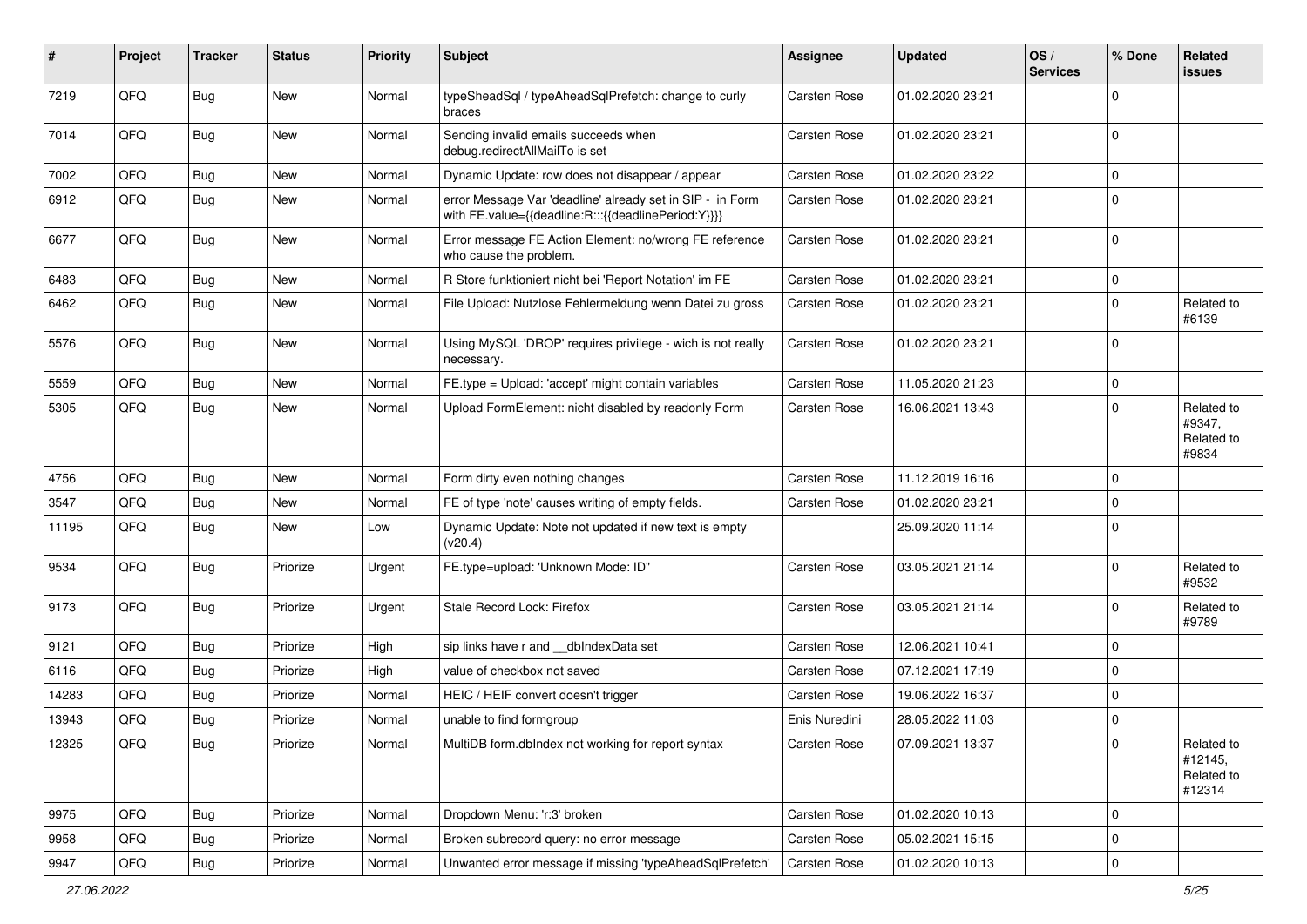| #     | Project | <b>Tracker</b> | <b>Status</b> | <b>Priority</b> | <b>Subject</b>                                                                                           | Assignee            | <b>Updated</b>   | OS/<br><b>Services</b> | % Done      | Related<br>issues                                                       |
|-------|---------|----------------|---------------|-----------------|----------------------------------------------------------------------------------------------------------|---------------------|------------------|------------------------|-------------|-------------------------------------------------------------------------|
| 9862  | QFQ     | Bug            | Priorize      | Normal          | Failed writing to sql mail qfq.log should throw an exception                                             | Carsten Rose        | 01.02.2020 10:13 |                        | $\Omega$    |                                                                         |
| 9834  | QFQ     | Bug            | Priorize      | Normal          | Input elements with tag 'disabled' are missing on<br>form-submit: server option 'processReadOnly' broken | <b>Carsten Rose</b> | 07.12.2021 16:43 |                        | $\mathbf 0$ | Related to<br>#9691,<br>Related to<br>#5305, Has<br>duplicate<br>#12331 |
| 8037  | QFQ     | Bug            | Priorize      | Normal          | FE.type=upload (advanced mode): {{slaveld:V}} missing<br>during dynamic update                           | Carsten Rose        | 01.02.2020 10:13 |                        | $\Omega$    |                                                                         |
| 7656  | QFQ     | <b>Bug</b>     | Priorize      | Normal          | FE with required, 'pattern' and 'extraButtonLock': always<br>complain about missing value                | Carsten Rose        | 01.02.2020 10:13 |                        | $\mathbf 0$ |                                                                         |
| 7616  | QFQ     | Bug            | Priorize      | Normal          | Selectlist with Enum & Dynamic Update                                                                    | <b>Carsten Rose</b> | 01.02.2020 10:13 |                        | $\mathbf 0$ |                                                                         |
| 6574  | QFQ     | Bug            | Priorize      | Normal          | gfg.log: Fehlermeldung wurde angezeigt, aber nicht geloggt                                               | <b>Carsten Rose</b> | 01.02.2020 10:13 |                        | $\pmb{0}$   |                                                                         |
| 6566  | QFQ     | <b>Bug</b>     | Priorize      | Normal          | Link Function 'delete': provided parameter missing on page<br>reload                                     | Benjamin Baer       | 03.01.2022 08:08 |                        | $\pmb{0}$   |                                                                         |
| 6140  | QFQ     | Bug            | Priorize      | Normal          | QFQ DnD Sort: Locked fields                                                                              | Benjamin Baer       | 21.03.2022 09:56 |                        | $\mathbf 0$ |                                                                         |
| 4457  | QFQ     | <b>Bug</b>     | Priorize      | Normal          | typeahead: pressing return to select an item, saves the form<br>and closes the form.                     | Benjamin Baer       | 03.01.2022 08:01 |                        | $\pmb{0}$   | Related to<br>#4398                                                     |
| 3782  | QFQ     | Bug            | Priorize      | Normal          | Bei fehlerhafter Eingabe (z.B. Datum) sollte das erwartete<br>Format angezeigt werden                    | <b>Carsten Rose</b> | 01.02.2020 10:13 |                        | $\mathbf 0$ |                                                                         |
| 2665  | QFQ     | Bug            | Priorize      | Normal          | Dynamic Update funktioniert nicht, wenn beim<br>entsprechenden FormElement eine size angegeben ist.      | Benjamin Baer       | 03.01.2022 08:12 |                        | 30          |                                                                         |
| 12463 | QFQ     | Bug            | ToDo          | High            | QFQ Function: 'function' and 'sgl' on same level - output of<br>sal is shown two times.                  | Carsten Rose        | 15.12.2021 16:31 |                        | $\mathbf 0$ |                                                                         |
| 12395 | QFQ     | <b>Bug</b>     | ToDo          | High            | QFQ Function: Result two times shown                                                                     | <b>Carsten Rose</b> | 18.02.2022 08:59 |                        | $\pmb{0}$   |                                                                         |
| 14303 | QFQ     | Bug            | ToDo          | Normal          | datetime broken with picker                                                                              | Enis Nuredini       | 17.06.2022 09:02 |                        | $\mathbf 0$ | Related to<br>#12630                                                    |
| 13899 | QFQ     | Bug            | ToDo          | Normal          | Selenium: zum laufen bringen                                                                             | Enis Nuredini       | 25.03.2022 10:24 |                        | $\mathbf 0$ |                                                                         |
| 12508 | QFQ     | Bug            | In Progress   | High            | qfq Form: sendMail                                                                                       | Karin Niffeler      | 19.03.2022 17:48 |                        | $\mathbf 0$ |                                                                         |
| 9789  | QFQ     | Bug            | In Progress   | High            | Record Lock: release to early on 'leave page'                                                            | <b>Carsten Rose</b> | 10.01.2022 09:25 |                        | 100         | Related to<br>#10081.<br>Related to<br>#9173,<br>Related to<br>#8702    |
| 14323 | QFQ     | <b>Bug</b>     | In Progress   | Normal          | Report: render=both single - no impact                                                                   | Carsten Rose        | 19.06.2022 18:31 |                        | $\mathbf 0$ |                                                                         |
| 14175 | QFQ     | Bug            | In Progress   | Normal          | Opening a form with no QFQ Session cookie fails                                                          | Carsten Rose        | 03.06.2022 10:40 |                        | $\mathbf 0$ |                                                                         |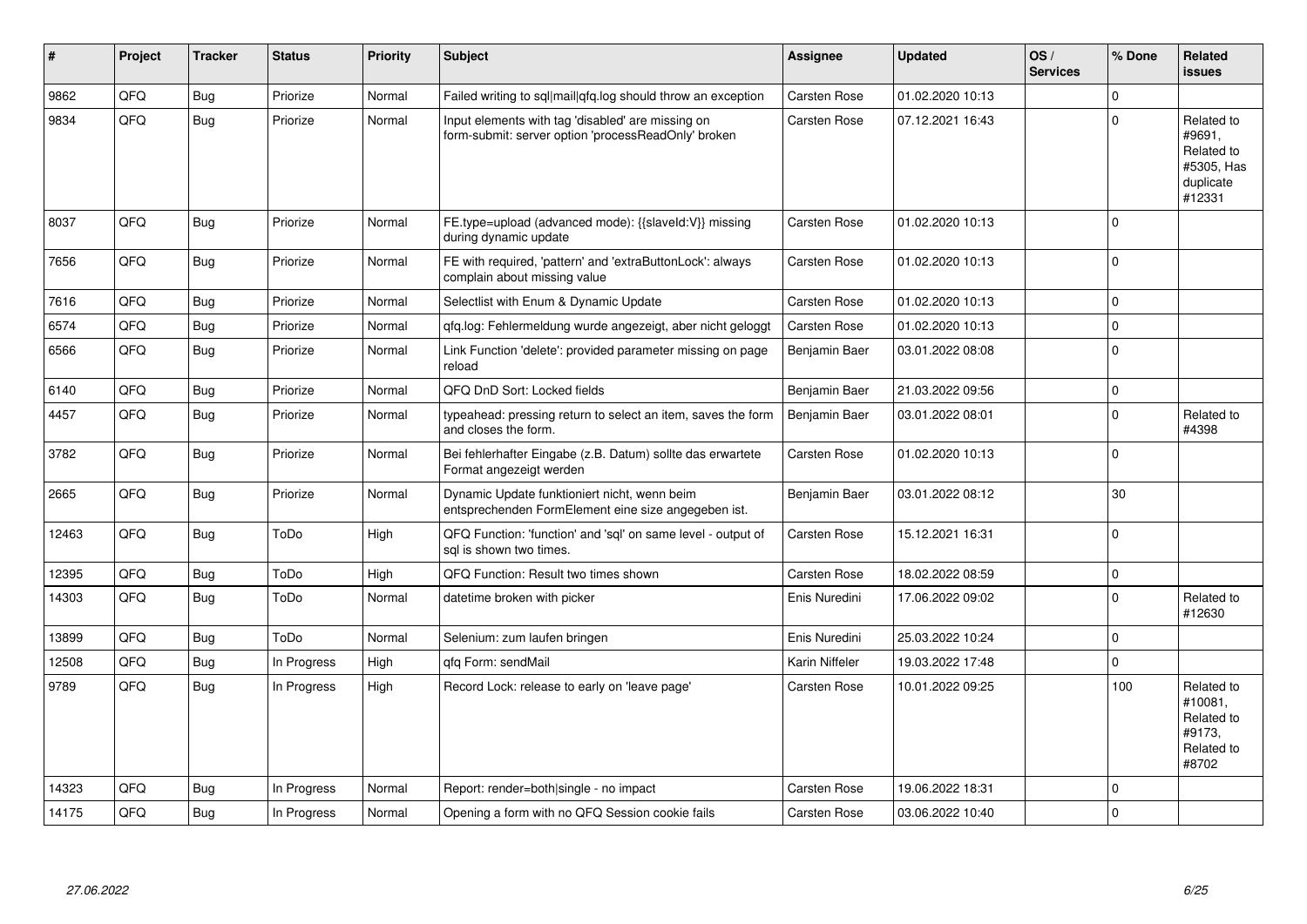| #     | Project | <b>Tracker</b> | <b>Status</b>     | <b>Priority</b> | <b>Subject</b>                                                                                         | <b>Assignee</b>   | <b>Updated</b>   | OS/<br><b>Services</b> | % Done      | <b>Related</b><br>issues                                                                                                       |
|-------|---------|----------------|-------------------|-----------------|--------------------------------------------------------------------------------------------------------|-------------------|------------------|------------------------|-------------|--------------------------------------------------------------------------------------------------------------------------------|
| 11517 | QFQ     | Bug            | In Progress       | Normal          | extraButtonInfo Broken for multiple FormElements                                                       | Carsten Rose      | 12.05.2022 13:12 |                        | $\Omega$    | Related to<br>#7890.<br>Related to<br>#3811, Has<br>duplicate<br>#10905, Has<br>duplicate<br>#10553, Has<br>duplicate<br>#6779 |
| 10661 | QFQ     | Bug            | In Progress       | Normal          | Typo3 Warnungen                                                                                        | Carsten Rose      | 07.09.2021 13:23 |                        | $\Omega$    | Related to<br>#12440                                                                                                           |
| 9691  | QFQ     | Bug            | In Progress       | Normal          | Checkbox: dynamic update > readonly                                                                    | Carsten Rose      | 01.02.2020 23:22 |                        | 50          | Related to<br>#9834                                                                                                            |
| 11630 | QFQ     | Bug            | Feedback          | High            | Bitte check ob CALL() in 20.11.0 noch so funktioniert wie in<br>20.4.1                                 | Enis Nuredini     | 28.05.2022 13:45 |                        | $\Omega$    | Related to<br>#11325                                                                                                           |
| 13767 | QFQ     | <b>Bug</b>     | Feedback          | Normal          | date/time-picker: required shows up/down button orange                                                 | Enis Nuredini     | 16.05.2022 23:16 |                        | $\Omega$    |                                                                                                                                |
| 12546 | QFQ     | Bug            | Feedback          | Normal          | Branch 'Development' - Unit Tests mit dirty workaround<br>angepasst                                    | Carsten Rose      | 19.03.2022 17:48 |                        | $\Omega$    |                                                                                                                                |
| 11347 | QFQ     | <b>Bug</b>     | Feedback          | Normal          | If Bedingungen funktionieren nicht korrekt                                                             | Christoph Fuchs   | 21.03.2021 20:37 |                        | $\Omega$    |                                                                                                                                |
| 9898  | QFQ     | <b>Bug</b>     | Feedback          | Normal          | Formular trotz Timeout gespeichert                                                                     | Benjamin Baer     | 01.02.2020 15:56 |                        | $\Omega$    |                                                                                                                                |
| 9535  | QFQ     | Bug            | Feedback          | Normal          | Report:  AS '_vertical' - column to wide - vertical >> rot45,<br>rot90                                 | Benjamin Baer     | 01.02.2020 15:56 |                        | $\Omega$    |                                                                                                                                |
| 8316  | QFQ     | <b>Bug</b>     | Feedback          | Normal          | Documentation/Behaviour for Nested Queries and<br>Record-Store confusing                               | Nicola Chiapolini | 20.11.2019 09:14 |                        | $\Omega$    |                                                                                                                                |
| 4279  | QFQ     | <b>Bug</b>     | Some day<br>maybe | High            | config.linkVars lost                                                                                   | Carsten Rose      | 03.05.2021 21:14 |                        | $\Omega$    |                                                                                                                                |
| 3570  | QFQ     | <b>Bug</b>     | Some day<br>maybe | High            | Formular mit prmitnew   permitEdit=Always wird nicht<br>aufgerufen (ist leer)                          | Carsten Rose      | 03.05.2021 21:14 |                        | $\Omega$    |                                                                                                                                |
| 3109  | QFQ     | <b>Bug</b>     | Some day<br>maybe | High            | RealUrl: Links werden nicht korrekt gerendert                                                          | Carsten Rose      | 03.05.2021 21:14 |                        | $\mathbf 0$ |                                                                                                                                |
| 3061  | QFQ     | Bug            | Some day<br>maybe | High            | winstitute: mysql connection durcheinander - nmhp17<br>(ag7)/QFQ arbeitet mit DB/Tabellen von biostat. | Carsten Rose      | 03.05.2021 21:14 |                        | $\mathbf 0$ |                                                                                                                                |
| 9669  | QFQ     | Bug            | Some day<br>maybe | Normal          | Checkbox / Template Group: radio/checkbox visible broken<br>after 'add'                                | Carsten Rose      | 16.06.2021 13:47 |                        | 0           | Related to<br>#8091                                                                                                            |
| 9281  | QFQ     | Bug            | Some day<br>maybe | Normal          | Allow STRICT_TRANS_TABLES                                                                              | Carsten Rose      | 02.01.2021 18:43 |                        | 0           |                                                                                                                                |
| 9126  | QFG     | <b>Bug</b>     | Some day<br>maybe | Normal          | hidden Form elements are present in page source                                                        |                   | 02.01.2021 18:41 |                        | $\pmb{0}$   |                                                                                                                                |
| 9024  | QFO     | Bug            | Some day<br>maybe | Normal          | QFQ Einarbeitung                                                                                       |                   | 01.02.2020 15:56 |                        | 0           |                                                                                                                                |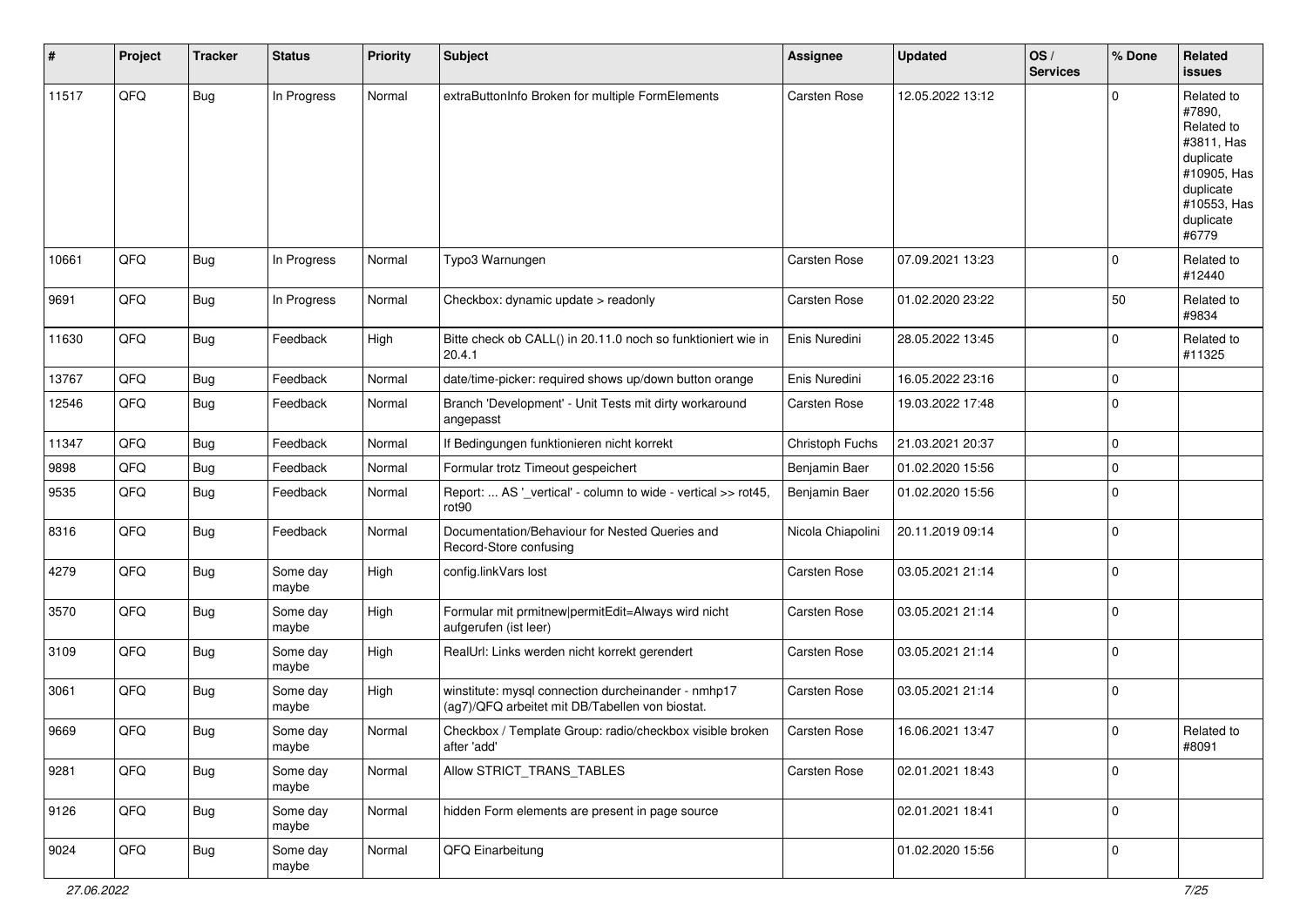| #    | Project | <b>Tracker</b> | <b>Status</b>     | <b>Priority</b> | <b>Subject</b>                                                                                                       | Assignee     | <b>Updated</b>   | OS/<br><b>Services</b> | % Done      | <b>Related</b><br>issues                       |
|------|---------|----------------|-------------------|-----------------|----------------------------------------------------------------------------------------------------------------------|--------------|------------------|------------------------|-------------|------------------------------------------------|
| 9020 | QFQ     | <b>Bug</b>     | Some day<br>maybe | Normal          | radio mit buttonClass und dynamicUpdate lassen sich nicht<br>kombinieren                                             |              | 11.12.2019 16:01 |                        | $\Omega$    |                                                |
| 8106 | QFQ     | Bug            | Some day<br>maybe | Normal          | Dynamic Update: Feld kann nicht auf empty zurückgesetzt<br>werden                                                    | Carsten Rose | 11.12.2019 16:01 |                        | $\mathbf 0$ |                                                |
| 7402 | QFQ     | Bug            | Some day<br>maybe | Normal          | thumbnail cache: outdated picture when permission denied<br>and permission resolved.                                 |              | 01.02.2020 23:20 |                        | $\Omega$    |                                                |
| 7281 | QFQ     | <b>Bug</b>     | Some day<br>maybe | Normal          | Subrecords: on large screen separator line too short                                                                 |              | 01.02.2020 23:19 |                        | $\mathbf 0$ |                                                |
| 7101 | QFQ     | Bug            | Some day<br>maybe | Normal          | 'form' in SIP and 'report' - breaks                                                                                  |              | 01.02.2020 23:20 |                        | $\mathbf 0$ |                                                |
| 5991 | QFQ     | <b>Bug</b>     | Some day<br>maybe | Normal          | URLs with ' ' or long parameter are problematic                                                                      | Carsten Rose | 01.02.2020 23:19 |                        | $\Omega$    |                                                |
| 5877 | QFQ     | <b>Bug</b>     | Some day<br>maybe | Normal          | FE.type=note:bsColumn strange behaviour                                                                              |              | 01.02.2020 23:19 |                        | $\mathbf 0$ |                                                |
| 5768 | QFQ     | <b>Bug</b>     | Some day<br>maybe | Normal          | '{{pageLanguage:T}}' missing if QFQ is called via api                                                                | Carsten Rose | 01.02.2020 23:19 |                        | $\mathbf 0$ |                                                |
| 5706 | QFQ     | Bug            | Some day<br>maybe | Normal          | upload: fileDestination needs to be sanatized                                                                        | Carsten Rose | 01.02.2020 23:19 |                        | $\mathbf 0$ |                                                |
| 5557 | QFQ     | <b>Bug</b>     | Some day<br>maybe | Normal          | Form load: STORE_RECORD filled, but should be empty                                                                  | Carsten Rose | 01.02.2020 23:19 |                        | $\mathbf 0$ |                                                |
| 5021 | QFQ     | Bug            | Some day<br>maybe | Normal          | FE.typ=extra - during save displays error 'datum2' already<br>filled in STORE_SIP - the value is stored nevertheless | Carsten Rose | 01.02.2020 23:19 |                        | $\mathbf 0$ | Related to<br>#3875                            |
| 4771 | QFQ     | <b>Bug</b>     | Some day<br>maybe | Normal          | qfq: select-down-values empty after save (edit-form for<br>program administrators)                                   | Carsten Rose | 01.02.2020 23:20 |                        | $\mathbf 0$ | Related to<br>#4549, Has<br>duplicate<br>#4282 |
| 4659 | QFQ     | Bug            | Some day<br>maybe | Normal          | infoButtonExtra                                                                                                      | Carsten Rose | 01.02.2020 23:20 |                        | $\mathbf 0$ |                                                |
| 4651 | QFQ     | <b>Bug</b>     | Some day<br>maybe | Normal          | "Loading document" Modal wird angezeigt bei uzhcd type=2<br>Ansicht                                                  | Carsten Rose | 01.02.2020 23:20 |                        | $\Omega$    |                                                |
| 4583 | QFQ     | Bug            | Some day<br>maybe | Normal          | Dynamic Update bei TypeAhead Feldern                                                                                 | Carsten Rose | 01.02.2020 23:19 |                        | $\mathbf 0$ |                                                |
| 4549 | QFQ     | Bug            | Some day<br>maybe | Normal          | TemplateGroups: FE.type SELECT loose selected value<br>after save                                                    | Carsten Rose | 01.02.2020 23:20 |                        | $\Omega$    | Related to<br>#4548,<br>Related to<br>#4771    |
| 4546 | QFQ     | Bug            | Some day<br>maybe | Normal          | NH: SIP storage is destroyed                                                                                         |              | 01.02.2020 23:20 |                        | $\mathbf 0$ |                                                |
| 4528 | QFG     | Bug            | Some day<br>maybe | Normal          | extraButtonLock mit SQLAhead Bug                                                                                     | Carsten Rose | 01.02.2020 23:19 |                        | $\Omega$    |                                                |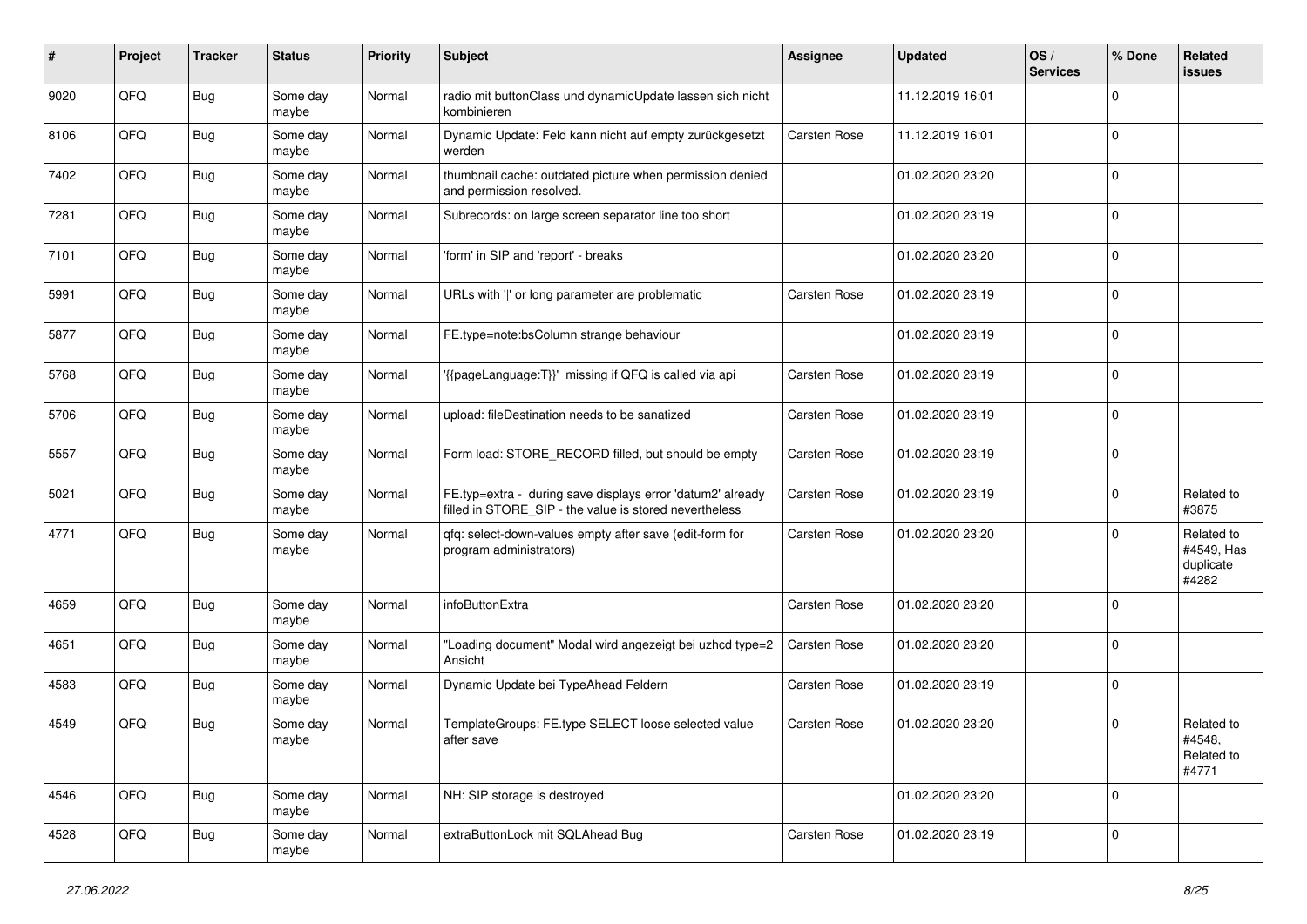| #    | Project | <b>Tracker</b> | <b>Status</b>     | <b>Priority</b> | <b>Subject</b>                                                                                                                                           | Assignee       | <b>Updated</b>   | OS/<br><b>Services</b> | % Done      | Related<br>issues    |
|------|---------|----------------|-------------------|-----------------|----------------------------------------------------------------------------------------------------------------------------------------------------------|----------------|------------------|------------------------|-------------|----------------------|
| 4454 | QFQ     | <b>Bug</b>     | Some day<br>maybe | Normal          | Required Elements: multiple elements in a row - whole row<br>marked if only one input is empty.                                                          | Benjamin Baer  | 01.02.2020 23:20 |                        | $\Omega$    |                      |
| 4441 | QFQ     | <b>Bug</b>     | Some day<br>maybe | Normal          | \$ SERVER Vars sollten nur aus dem Store genommen<br>werden - Code entsprechend anpassen.                                                                |                | 11.12.2019 16:02 |                        | $\Omega$    |                      |
| 4398 | QFQ     | Bug            | Some day<br>maybe | Normal          | Typeahead: mouse click in a prefilled input opens a single<br>item dropdown with the current value - click on it seems to<br>set the value, not the key. | Benjamin Baer  | 01.02.2020 23:20 |                        | $\Omega$    | Related to<br>#4457  |
| 4328 | QFQ     | <b>Bug</b>     | Some day<br>maybe | Normal          | Error Message: Show FE name/number on problems in FE                                                                                                     | Carsten Rose   | 01.02.2020 23:20 |                        | $\Omega$    |                      |
| 4293 | QFQ     | <b>Bug</b>     | Some day<br>maybe | Normal          | Download broken if token 'd:' is missing - but no error<br>message                                                                                       | Carsten Rose   | 11.12.2019 16:03 |                        | $\Omega$    | Related to<br>#7514  |
| 4138 | QFQ     | <b>Bug</b>     | Some day<br>maybe | Normal          | style fehlt                                                                                                                                              |                | 11.12.2019 16:03 |                        | $\Omega$    |                      |
| 4122 | QFQ     | <b>Bug</b>     | Some day<br>maybe | Normal          | file: Render Mode hat keinen Effekt                                                                                                                      |                | 11.12.2019 16:03 |                        | $\Omega$    |                      |
| 4092 | QFQ     | <b>Bug</b>     | Some day<br>maybe | Normal          | 1) Logging verbessern wann welches FE warum ausgefuehrt<br>wird, 2) Documentation: Best Practice Template Group                                          | Carsten Rose   | 01.02.2020 23:19 |                        | $\Omega$    | Related to<br>#3504  |
| 4008 | QFQ     | <b>Bug</b>     | Some day<br>maybe | Normal          | FormElemen.type=sendmail: wrong 'TO' if 'real<br>name <rea@mail.to>' is used</rea@mail.to>                                                               | Carsten Rose   | 11.12.2019 16:03 |                        | $\Omega$    |                      |
| 3895 | QFQ     | <b>Bug</b>     | Some day<br>maybe | Normal          | typeahead pedantic: on lehrkredit Idap webpass - if only one<br>person is in dropdown, such person can't be selected                                     | Carsten Rose   | 11.12.2019 16:03 |                        | $\Omega$    |                      |
| 3882 | QFQ     | <b>Bug</b>     | Some day<br>maybe | Normal          | templateGroup: disable 'add' if limit is reached - funktioniert<br>nicht wenn bereits records existierten                                                | Carsten Rose   | 11.12.2019 16:03 |                        | $\Omega$    |                      |
| 3811 | QFQ     | <b>Bug</b>     | Some day<br>maybe | Normal          | Dynamic Update: extraButtonInfo - Text aktualisieren                                                                                                     | Carsten Rose   | 11.12.2019 16:03 |                        | $\Omega$    | Related to<br>#11517 |
| 3750 | QFQ     | <b>Bug</b>     | Some day<br>maybe | Normal          | FE in a row: if one violates check, all are red                                                                                                          | Carsten Rose   | 11.12.2019 16:03 |                        | $\Omega$    |                      |
| 3682 | QFQ     | <b>Bug</b>     | Some day<br>maybe | Normal          | Dynamic update: Radio buttons                                                                                                                            | Carsten Rose   | 11.12.2019 16:02 |                        | $\Omega$    |                      |
| 3613 | QFQ     | Bug            | Some day<br>maybe | Normal          | note /note unchecked -> note div (col-md) wird weiterhin<br>gerendert                                                                                    | Elias Villiger | 01.02.2020 23:19 |                        | 100         |                      |
| 3588 | QFQ     | <b>Bug</b>     | Some day<br>maybe | Normal          | templateGroup: versteckte Elemente werden weiterhin<br>gespeichert.                                                                                      | Carsten Rose   | 11.12.2019 16:02 |                        | $\mathbf 0$ |                      |
| 3349 | QFQ     | <b>Bug</b>     | Some day<br>maybe | Normal          | config.qfq.ini: a) vertraegt keine '=' im Value (z.B. Passwort),<br>b) Values sollten in ticks einschliessbar sein (spaces, )                            | Carsten Rose   | 11.12.2019 16:02 |                        | $\Omega$    |                      |
| 3130 | QFQ     | Bug            | Some day<br>maybe | Normal          | Debug Info's nicht korrekt nach 'New > Save'.                                                                                                            | Carsten Rose   | 11.12.2019 16:03 |                        | $\Omega$    | Related to<br>#3253  |
| 2643 | QFQ     | Bug            | Some day<br>maybe | Normal          | Zend / PHP Webinars anschauen                                                                                                                            | Carsten Rose   | 01.02.2020 15:56 |                        | $\Omega$    |                      |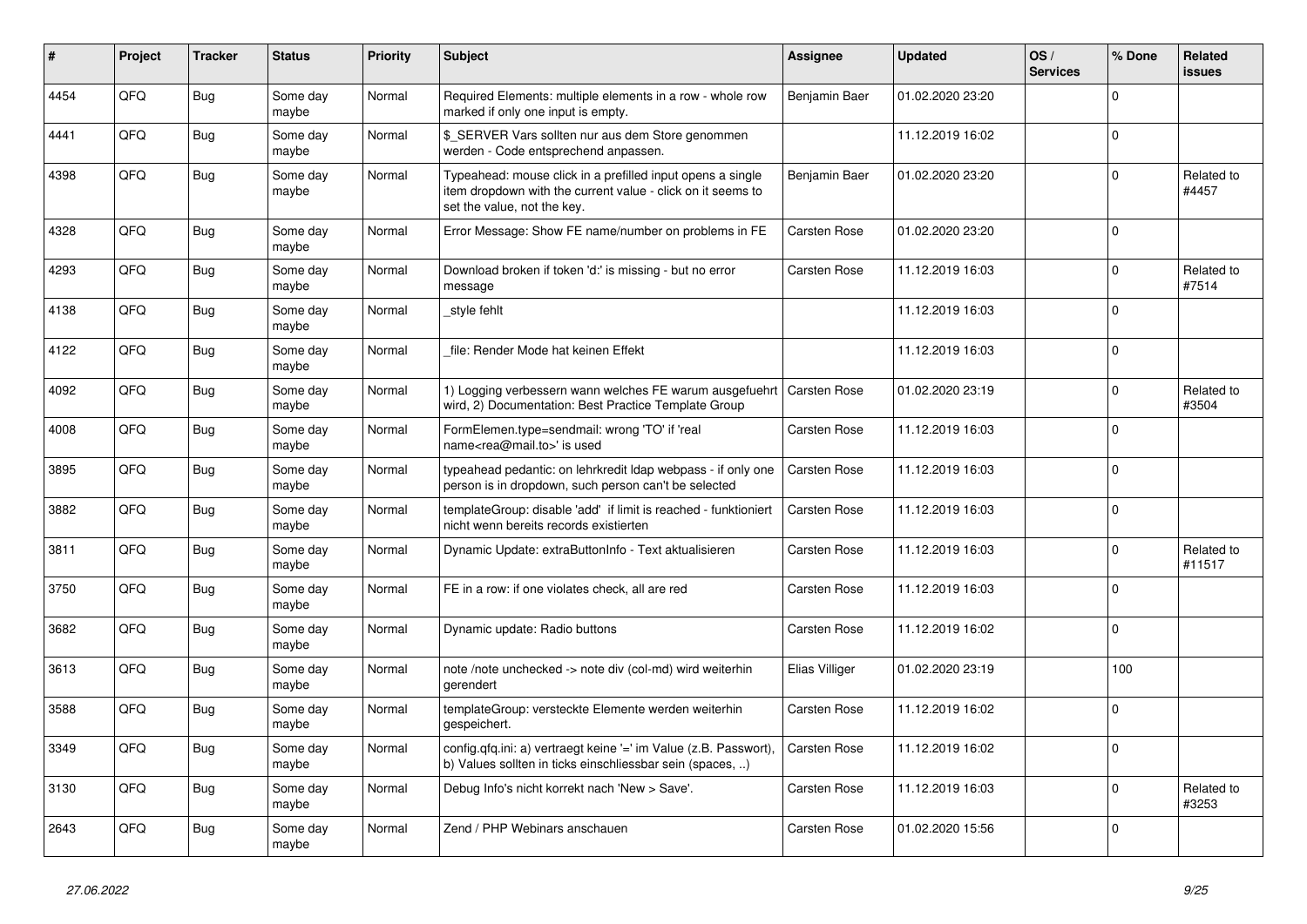| #     | Project | <b>Tracker</b> | <b>Status</b>     | <b>Priority</b> | Subject                                                                                                                               | Assignee        | <b>Updated</b>   | OS/<br><b>Services</b> | % Done      | Related<br><b>issues</b>                                               |
|-------|---------|----------------|-------------------|-----------------|---------------------------------------------------------------------------------------------------------------------------------------|-----------------|------------------|------------------------|-------------|------------------------------------------------------------------------|
| 2063  | QFQ     | Bug            | Some day<br>maybe | Normal          | Pills auf 'inaktiv' setzen falls keine Element auf dem Pill<br>sichtbar sind.                                                         | Benjamin Baer   | 11.12.2019 16:03 |                        | $\Omega$    | Related to<br>#3752                                                    |
| 7456  | QFQ     | Bug            | Some day<br>maybe | Low             | Todos in Code: solve or make ticket                                                                                                   | Carsten Rose    | 16.09.2021 15:10 |                        | $\mathbf 0$ |                                                                        |
| 11850 | QFQ     | Feature        | New               | Urgent          | Wizard Form: basierend auf einer Tabelle eine Form<br>anlegen.                                                                        |                 | 03.05.2021 21:12 |                        | $\mathbf 0$ | Blocked by<br>#8082                                                    |
| 14187 | QFQ     | Feature        | <b>New</b>        | High            | qfq.log: show current URL                                                                                                             | Carsten Rose    | 28.05.2022 11:02 |                        | $\mathbf 0$ | Related to<br>#13933,<br>Related to<br>#12532,<br>Related to<br>#11893 |
| 13757 | QFQ     | Feature        | New               | High            | QR / Bar-Code Plugin                                                                                                                  | Enis Nuredini   | 19.03.2022 17:43 |                        | $\mathbf 0$ |                                                                        |
| 12544 | QFQ     | Feature        | New               | High            | a) ' AS _link' new also as ' AS _format', b) sortierung via<br>'display: none;', c) '_format' benoeitgt nicht zwingend<br>u/U/p/m/z/d | Carsten Rose    | 14.12.2021 16:03 |                        | $\mathbf 0$ |                                                                        |
| 12532 | QFQ     | Feature        | <b>New</b>        | High            | SIP-Parameter bei Seitenaufruf in Browser-Console<br>anzeigen                                                                         | Carsten Rose    | 07.12.2021 17:19 |                        | $\Omega$    | Related to<br>#11893.<br>Related to<br>#14187                          |
| 12186 | QFQ     | Feature        | New               | High            | TinyMCE Config für Objekte                                                                                                            | Carsten Rose    | 07.12.2021 17:19 |                        | $\mathbf 0$ | <b>Blocks</b><br>#12632                                                |
| 11893 | QFQ     | Feature        | New               | High            | Broken SIP: a) only report one time, b) only report in main<br>column                                                                 | Carsten Rose    | 12.05.2021 12:13 |                        | $\Omega$    | Related to<br>#12532,<br>Related to<br>#14187                          |
| 10114 | QFQ     | Feature        | <b>New</b>        | High            | Symbol (Link): 'G:' (Glyphicon) replaced by 'i:' (icon)                                                                               |                 | 07.12.2021 17:19 |                        | $\mathbf 0$ | Related to<br>#3797.<br>Related to<br>#4194                            |
| 8962  | QFQ     | Feature        | New               | High            | allow for form fields with identical names                                                                                            | Carsten Rose    | 03.05.2021 21:14 |                        | $\Omega$    |                                                                        |
| 7850  | QFQ     | Feature        | New               | High            | Upload records: non 'pathFileName' column                                                                                             | Carsten Rose    | 03.05.2021 21:14 |                        | $\mathbf 0$ |                                                                        |
| 5715  | QFQ     | Feature        | New               | High            | PDF Caching                                                                                                                           | Carsten Rose    | 03.05.2021 21:14 |                        | $\mathbf 0$ | Related to<br>#5851,<br>Related to<br>#6357                            |
| 3727  | QFQ     | Feature        | New               | High            | Security: Session Hijacking erschweren                                                                                                | Carsten Rose    | 03.05.2021 21:14 |                        | $\mathbf 0$ |                                                                        |
| 14376 | QFQ     | Feature        | New               | Normal          | QFQ Bootstrap: if missing, create stored procedures                                                                                   | Enis Nuredini   | 19.06.2022 16:37 |                        | $\mathbf 0$ |                                                                        |
| 14227 | QFQ     | Feature        | New               | Normal          | Selenium Konkurrenz: cypress.io                                                                                                       | Enis Nuredini   | 28.05.2022 11:02 |                        | 0           |                                                                        |
| 14185 | QFQ     | Feature        | New               | Normal          | External/Autocron.php - better suitable directory                                                                                     | Support: System | 28.05.2022 11:03 |                        | 0           |                                                                        |
| 14090 | QFQ     | Feature        | New               | Normal          | Nützliche _script funktionen                                                                                                          | Carsten Rose    | 28.05.2022 11:03 |                        | $\mathbf 0$ |                                                                        |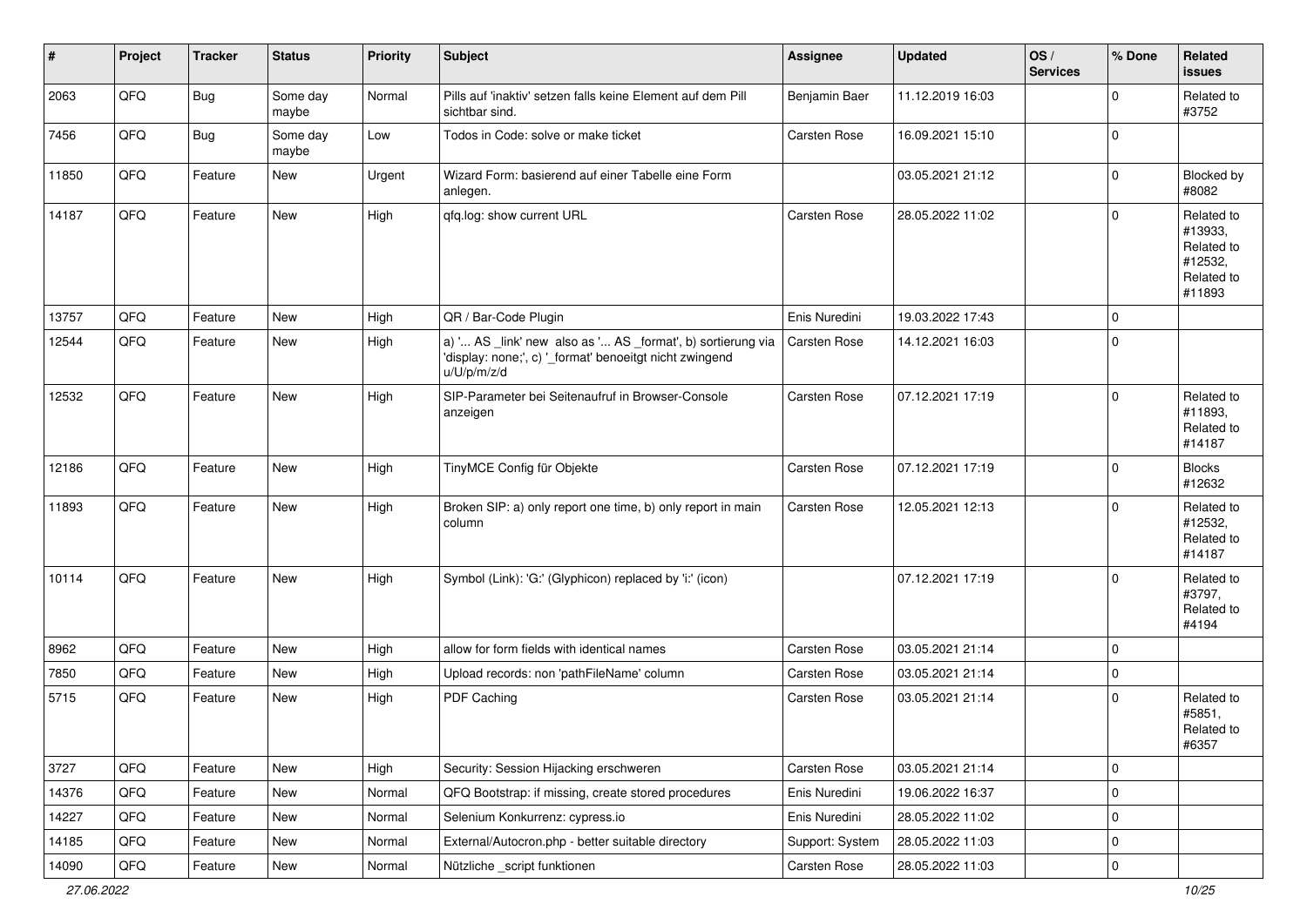| $\vert$ # | Project | <b>Tracker</b> | <b>Status</b> | <b>Priority</b> | <b>Subject</b>                                                                              | <b>Assignee</b>        | <b>Updated</b>   | OS/<br><b>Services</b> | % Done      | Related<br>issues                                                     |
|-----------|---------|----------------|---------------|-----------------|---------------------------------------------------------------------------------------------|------------------------|------------------|------------------------|-------------|-----------------------------------------------------------------------|
| 14028     | QFQ     | Feature        | <b>New</b>    | Normal          | Required notification: visual nicer                                                         | Enis Nuredini          | 28.05.2022 11:01 |                        | $\mathbf 0$ |                                                                       |
| 13945     | QFQ     | Feature        | <b>New</b>    | Normal          | As link: content before/after link                                                          | Enis Nuredini          | 28.05.2022 11:01 |                        | $\mathbf 0$ | Related to<br>#12262                                                  |
| 13843     | QFQ     | Feature        | <b>New</b>    | Normal          | Create JWT via QFQ                                                                          | Carsten Rose           | 19.03.2022 17:42 |                        | $\Omega$    |                                                                       |
| 13841     | QFQ     | Feature        | <b>New</b>    | Normal          | Create PDF via iText - evaluate                                                             | Carsten Rose           | 19.03.2022 17:42 |                        | $\Omega$    |                                                                       |
| 13700     | QFQ     | Feature        | New           | Normal          | Redesign gfg.io Seite                                                                       | Carsten Rose           | 19.03.2022 17:43 |                        | $\mathbf 0$ |                                                                       |
| 13609     | QFQ     | Feature        | <b>New</b>    | Normal          | QFQ Introduction: Seite aufloesen                                                           | Philipp<br>Gröbelbauer | 28.05.2022 11:02 |                        | $\Omega$    |                                                                       |
| 13467     | QFQ     | Feature        | <b>New</b>    | Normal          | ChangeLog Generator                                                                         | Carsten Rose           | 19.03.2022 17:46 |                        | $\Omega$    | Related to<br>#11460                                                  |
| 13354     | QFQ     | Feature        | <b>New</b>    | Normal          | Using Websocket in QFQ                                                                      | Carsten Rose           | 10.11.2021 15:47 |                        | $\Omega$    |                                                                       |
| 12679     | QFQ     | Feature        | <b>New</b>    | Normal          | tablesorter: custom column width                                                            | Carsten Rose           | 16.06.2021 11:10 |                        | $\mathbf 0$ |                                                                       |
| 12664     | QFQ     | Feature        | <b>New</b>    | Normal          | TinyMCE: report/remove malicous HTML/JS Code                                                | Carsten Rose           | 19.03.2022 17:47 |                        | $\Omega$    | Related to<br>#14320                                                  |
| 12632     | QFQ     | Feature        | New           | Normal          | TinyMCE: Prepare CSS classes for images                                                     | Carsten Rose           | 04.06.2021 14:35 |                        | 100         | Blocked by<br>#12186                                                  |
| 12603     | QFQ     | Feature        | <b>New</b>    | Normal          | Dropdown (Select), Radio, checkbox:<br>itemListAlways={{!SELECT key, value}}                | Carsten Rose           | 19.03.2022 17:47 |                        | $\mathbf 0$ |                                                                       |
| 12556     | QFQ     | Feature        | <b>New</b>    | Normal          | Pills Title: colored = static or dynamic on allrequiredgiven                                | Benjamin Baer          | 19.03.2022 17:49 |                        | $\mathbf 0$ |                                                                       |
| 12490     | QFQ     | Feature        | <b>New</b>    | Normal          | Loading Plugins in QFQ - see what tinymce does. (lazy<br>loading)                           | Benjamin Baer          | 08.06.2022 10:37 |                        | $\Omega$    | Related to<br>#12611,<br>Related to<br>#10013,<br>Related to<br>#7732 |
| 12480     | QFQ     | Feature        | <b>New</b>    | Normal          | If QFQ upgrade is running, block further request                                            | Carsten Rose           | 03.05.2021 20:45 |                        | $\mathbf 0$ |                                                                       |
| 12477     | QFQ     | Feature        | <b>New</b>    | Normal          | Support for refactoring: Form, FormElement, diverse<br>Tabellen/Spalten, tt-content Records | Carsten Rose           | 03.05.2021 20:45 |                        | $\Omega$    |                                                                       |
| 12476     | QFQ     | Feature        | <b>New</b>    | Normal          | clearMe: a) should trigger 'dirty', b) sticky on textarea resize                            | Benjamin Baer          | 04.01.2022 08:40 |                        | $\mathbf 0$ | Related to<br>#9528                                                   |
| 12474     | QFQ     | Feature        | <b>New</b>    | Normal          | Check BaseConfigURL if it is given and the the last char is '/'                             | Carsten Rose           | 03.05.2021 20:45 |                        | $\mathbf 0$ |                                                                       |
| 12465     | QFQ     | Feature        | <b>New</b>    | Normal          | QFQ Function: use in FE to fill StoreRecord                                                 | Carsten Rose           | 05.05.2021 21:58 |                        | $\Omega$    |                                                                       |
| 12413     | QFQ     | Feature        | <b>New</b>    | Normal          | STORE TYPO3: enhance for {{be users.email:T}},<br>{{fe_users.email:T}}                      | Carsten Rose           | 03.05.2021 20:45 |                        | $\Omega$    | Related to<br>#12412,<br>Related to<br>#10012                         |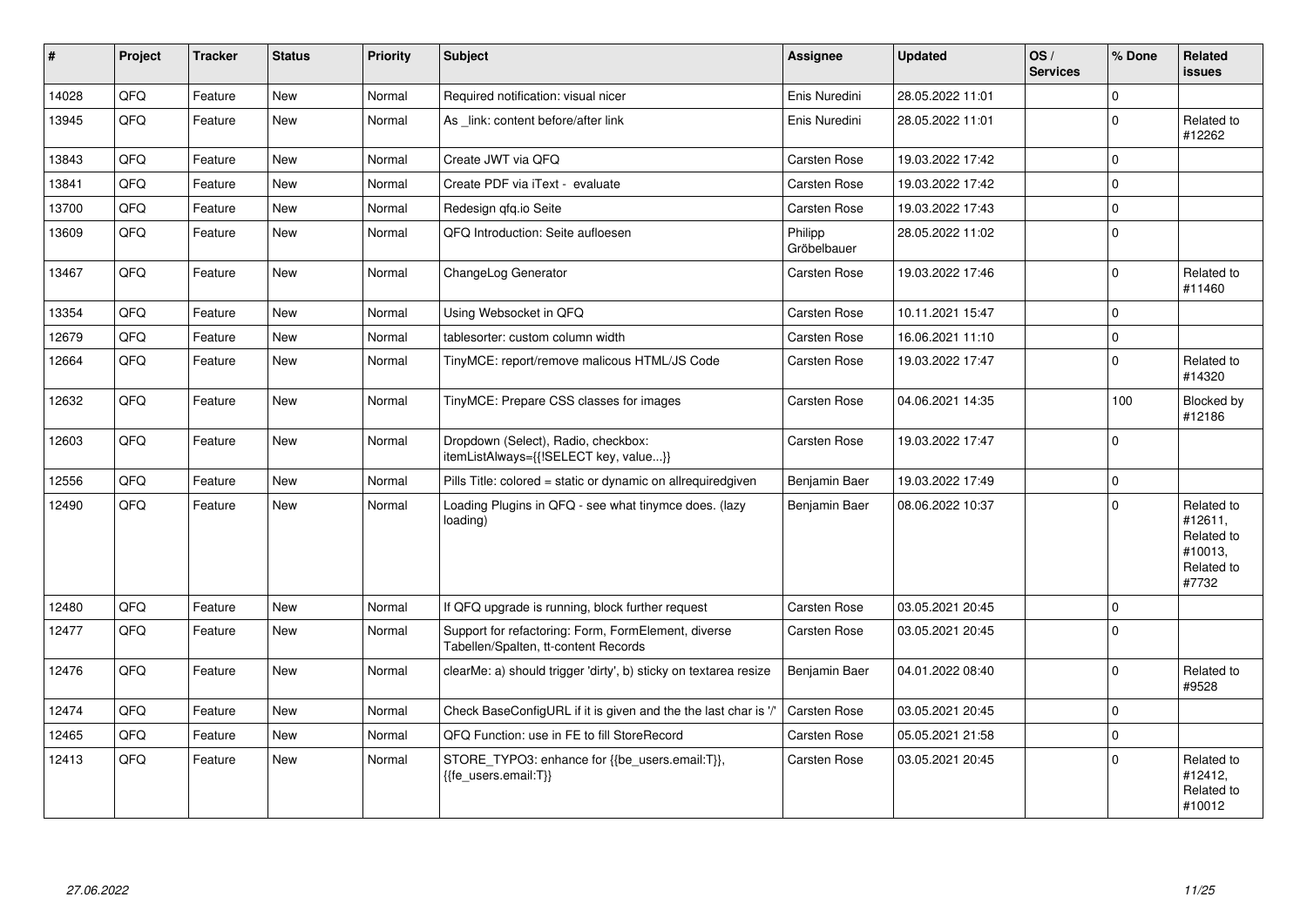| #     | Project | <b>Tracker</b> | <b>Status</b> | <b>Priority</b> | Subject                                                                                                        | <b>Assignee</b>                                        | <b>Updated</b>   | OS/<br><b>Services</b> | % Done      | <b>Related</b><br>issues                      |                      |
|-------|---------|----------------|---------------|-----------------|----------------------------------------------------------------------------------------------------------------|--------------------------------------------------------|------------------|------------------------|-------------|-----------------------------------------------|----------------------|
| 12412 | QFQ     | Feature        | New           | Normal          | Action/Escape qualifier 'e' (empty), '0': if given, an empty<br>string (or '0') will be treated as 'not found' | Carsten Rose                                           | 08.05.2021 09:40 |                        | $\Omega$    | Related to<br>#12413,<br>Related to<br>#10012 |                      |
| 12400 | QFQ     | Feature        | <b>New</b>    | Normal          | Tutorial ist in QFQ Doku, Wird in der Suche gefunden, es<br>gibt aber kein Menupunkt - Inhalt ueberpruefen     | Carsten Rose                                           | 03.05.2021 20:45 |                        | $\Omega$    |                                               |                      |
| 12330 | QFQ     | Feature        | <b>New</b>    | Normal          | Copy to input field / text area / TinyMCE                                                                      | Carsten Rose                                           | 07.04.2021 09:01 |                        | $\Omega$    |                                               |                      |
| 12269 | QFQ     | Feature        | <b>New</b>    | Normal          | 2FA - Login                                                                                                    | Carsten Rose                                           | 03.05.2021 20:45 |                        | $\Omega$    |                                               |                      |
| 12163 | QFQ     | Feature        | <b>New</b>    | Normal          | Checkbox: table wrap                                                                                           | Carsten Rose                                           | 03.05.2021 20:51 |                        | $\Omega$    |                                               |                      |
| 12162 | QFQ     | Feature        | <b>New</b>    | Normal          | FE.type=sendmail: personalized mailing (several mails) via<br>template                                         | Carsten Rose                                           | 03.05.2021 20:45 |                        | $\Omega$    |                                               |                      |
| 12156 | QFQ     | Feature        | New           | Normal          | Form: Optional disable 'leave page'                                                                            |                                                        | 03.05.2021 20:45 |                        | $\Omega$    |                                               |                      |
| 12146 | QFQ     | Feature        | <b>New</b>    | Normal          | Autocron Job: Anzeigen wann der naechste Job ausgefuehrt<br>wird, resp das er nicht ausgefuehrt wird           | Carsten Rose                                           | 15.03.2021 15:23 |                        | $\Omega$    |                                               |                      |
| 12135 | QFQ     | Feature        | <b>New</b>    | Normal          | Subrecord: Notiz                                                                                               |                                                        | 24.04.2021 16:58 |                        | $\Omega$    |                                               |                      |
| 12119 | QFQ     | Feature        | <b>New</b>    | Normal          | AS paged: error message missing if there ist no 'r' argument.                                                  | Carsten Rose                                           | 03.05.2021 20:51 |                        | $\Omega$    |                                               |                      |
| 12109 | QFQ     | Feature        | New           | Normal          | Donwload Link: Plain, SIP, Persistent Link, Peristent SIP -<br>new notation                                    | Carsten Rose                                           | 03.05.2021 20:45 |                        | $\Omega$    | Related to<br>#12085                          |                      |
| 12039 | QFQ     | Feature        | <b>New</b>    | Normal          | Missing htmlSpecialChar() in pre processing on form submit                                                     |                                                        | 18.02.2021 00:09 |                        | $\Omega$    | Related to<br>#14320                          |                      |
| 12038 | QFQ     | Feature        | New           | Normal          | a) STORE_VAR: filenameOnlyStripUniq, b) SP:<br>QSTRIPUNIQ()                                                    |                                                        | 17.02.2021 23:55 |                        | $\Omega$    |                                               |                      |
| 12024 | QFQ     | Feature        | New           | Normal          | Excel Export: text columns by default decode<br>htmlspeciachar()                                               | Carsten Rose                                           | 17.02.2021 23:55 |                        | $\Omega$    | Related to<br>#12022                          |                      |
| 12023 | QFQ     | Feature        | New           | Normal          | MySQL Stored Precdure: QDECODESPECIALCHAR()                                                                    | Carsten Rose                                           | 16.02.2021 11:16 |                        | $\Omega$    | Related to<br>#12022                          |                      |
| 11955 | QFQ     | Feature        | New           | Normal          | subrecord: new title option to set <th> attributes - e.g. to<br/>customize tablesorter options.</th>           | attributes - e.g. to<br>customize tablesorter options. | Carsten Rose     | 03.05.2021 20:47       |             | $\Omega$                                      | Related to<br>#11775 |
| 11892 | QFQ     | Feature        | New           | Normal          | tablesorter: columns with links are hard to order - new<br>qualifier 'Y: <ord>'</ord>                          | Enis Nuredini                                          | 23.03.2022 09:22 |                        | $\Omega$    |                                               |                      |
| 11775 | QFQ     | Feature        | <b>New</b>    | Normal          | Subrecord Tooltip pro Feld                                                                                     | Carsten Rose                                           | 18.12.2020 15:22 |                        | $\Omega$    | Related to<br>#11955                          |                      |
| 11747 | QFQ     | Feature        | New           | Normal          | Maintenance Page with Redirect                                                                                 | Carsten Rose                                           | 03.05.2021 20:47 |                        | $\mathbf 0$ | Related to<br>#11741                          |                      |
| 11716 | QFQ     | Feature        | New           | Normal          | Form an beliebiger Stelle im Report anzeigen                                                                   |                                                        | 09.12.2020 09:47 |                        | $\mathbf 0$ |                                               |                      |
| 11702 | QFQ     | Feature        | New           | Normal          | HTML Special Char makes no sense for 'allbut' if '&' is<br>forbidden                                           | Carsten Rose                                           | 07.12.2021 16:35 |                        | $\mathbf 0$ | Related to<br>#5112,<br>Related to<br>#14320  |                      |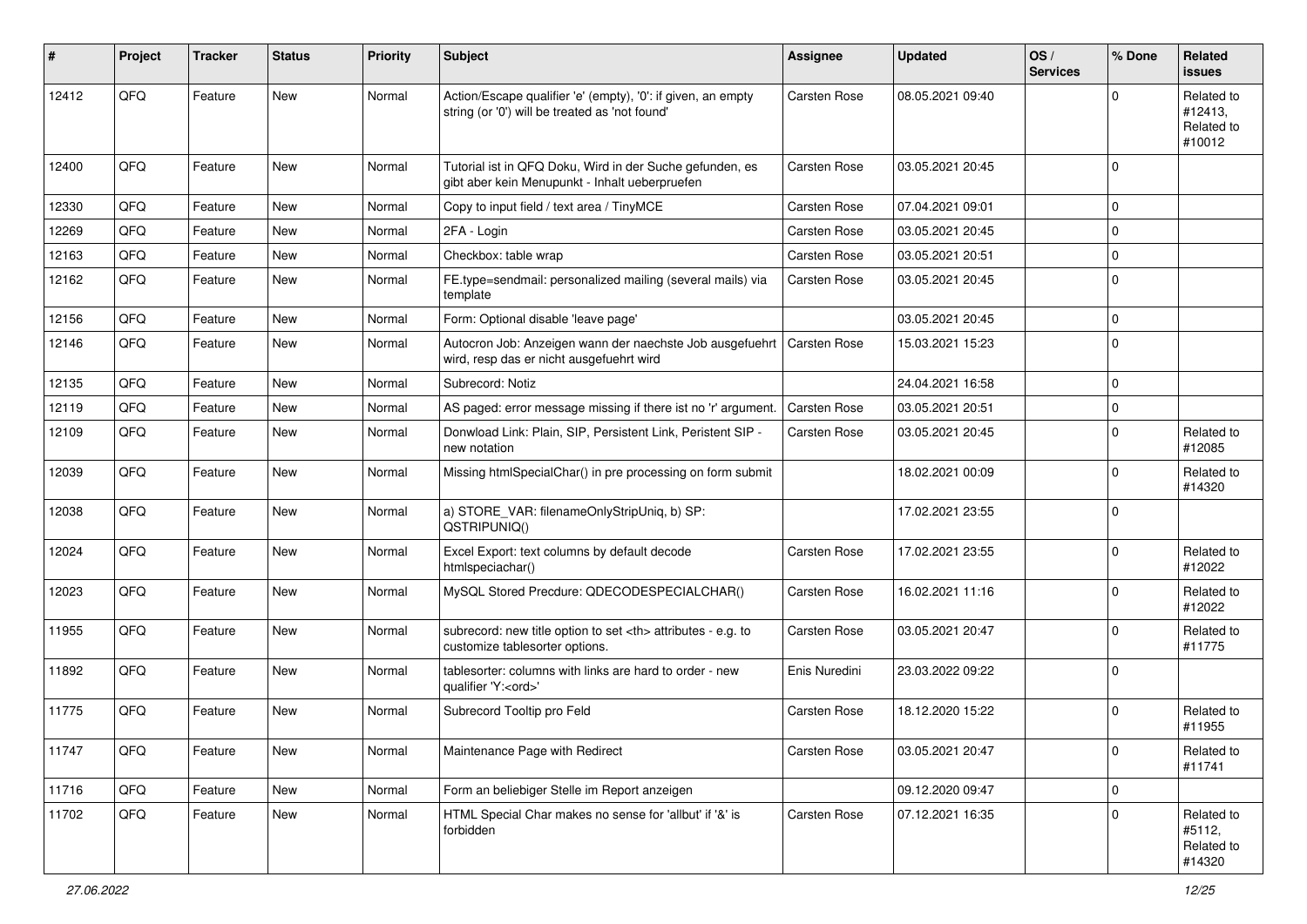| ∦     | Project | <b>Tracker</b> | <b>Status</b> | <b>Priority</b> | <b>Subject</b>                                                                                                                        | Assignee      | <b>Updated</b>   | OS/<br><b>Services</b> | % Done      | <b>Related</b><br>issues  |
|-------|---------|----------------|---------------|-----------------|---------------------------------------------------------------------------------------------------------------------------------------|---------------|------------------|------------------------|-------------|---------------------------|
| 11535 | QFQ     | Feature        | <b>New</b>    | Normal          | Ability to create SQL columns in frontend QFQ forms                                                                                   |               | 17.11.2020 12:11 |                        | $\Omega$    |                           |
| 11534 | QFQ     | Feature        | <b>New</b>    | Normal          | Report: Action on selected rows - Table batchprocessing<br>feature                                                                    |               | 18.11.2020 08:15 |                        | $\mathbf 0$ |                           |
| 11523 | QFQ     | Feature        | <b>New</b>    | Normal          | Mit dynamic Update erkennen, ob Upload gemacht wurde                                                                                  | Carsten Rose  | 13.11.2020 15:07 |                        | $\mathbf 0$ | Related to<br>#9533       |
| 11516 | QFQ     | Feature        | <b>New</b>    | Normal          | Multi Page Form (Previous/Next Buttons)                                                                                               | Carsten Rose  | 16.03.2021 17:52 |                        | $\mathbf 0$ |                           |
| 11504 | QFQ     | Feature        | <b>New</b>    | Normal          | Dynamic Update: Button text update for 'Save',' Close' &<br>'Delete'                                                                  | Carsten Rose  | 12.11.2020 23:44 |                        | $\mathbf 0$ |                           |
| 11460 | QFQ     | Feature        | <b>New</b>    | Normal          | Easier creation of changelog: gitchangelog                                                                                            | Carsten Rose  | 12.06.2021 10:20 |                        | $\mathbf 0$ | Related to<br>#13467      |
| 11080 | QFQ     | Feature        | <b>New</b>    | Normal          | Send MQTT messages                                                                                                                    | Carsten Rose  | 29.08.2020 19:49 |                        | $\Omega$    |                           |
| 10996 | QFQ     | Feature        | <b>New</b>    | Normal          | Download video via sip: no seek                                                                                                       | Carsten Rose  | 12.08.2020 14:18 |                        | $\mathbf 0$ |                           |
| 10979 | QFQ     | Feature        | <b>New</b>    | Normal          | Ajax Calls an API - dataReport                                                                                                        | Carsten Rose  | 11.05.2022 12:15 |                        | $\mathbf 0$ |                           |
| 10976 | QFQ     | Feature        | New           | Normal          | Excel Export Verbesserungen                                                                                                           | Carsten Rose  | 06.08.2020 10:56 |                        | $\mathbf 0$ |                           |
| 10874 | QFQ     | Feature        | <b>New</b>    | Normal          | Erstellen eines Foreign Keys in der Tabelle "FormElement"                                                                             |               | 13.07.2020 10:11 |                        | $\Omega$    |                           |
| 10819 | QFQ     | Feature        | <b>New</b>    | Normal          | Persistent SIP - second try                                                                                                           | Carsten Rose  | 29.06.2020 23:02 |                        | $\mathbf 0$ | Related to<br>#6261       |
| 10763 | QFQ     | Feature        | <b>New</b>    | Normal          | form accessed and submitted despite logout?                                                                                           |               | 16.06.2020 11:43 |                        | $\mathbf 0$ |                           |
| 10714 | QFQ     | Feature        | <b>New</b>    | Normal          | multi Table Form                                                                                                                      | Carsten Rose  | 16.03.2021 18:44 |                        | $\Omega$    |                           |
| 10593 | QFQ     | Feature        | <b>New</b>    | Normal          | label2: text behind input element                                                                                                     | Carsten Rose  | 16.05.2020 10:57 |                        | $\mathbf 0$ |                           |
| 10463 | QFQ     | Feature        | <b>New</b>    | Normal          | Report _link: expliztes setzen von HTML Tags (Bedarf fuer<br>'data-selenium' & 'id')                                                  | Enis Nuredini | 23.03.2022 09:23 |                        | $\Omega$    | Related to<br>#7648       |
| 10384 | QFQ     | Feature        | <b>New</b>    | Normal          | Parameter Exchange QFQ Instances                                                                                                      |               | 07.05.2020 09:38 |                        | $\mathbf 0$ |                           |
| 10345 | QFQ     | Feature        | <b>New</b>    | Normal          | Templates - Patterns QFQ Style                                                                                                        |               | 03.05.2021 21:01 |                        | $\Omega$    | Related to<br>#10713      |
| 10119 | QFQ     | Feature        | New           | Normal          | Dropdown (selectlist) & TypeAhead: format and catagorize<br>list                                                                      | Carsten Rose  | 07.05.2020 09:36 |                        | $\mathbf 0$ |                           |
| 10115 | QFQ     | Feature        | <b>New</b>    | Normal          | TypeAhead: static list                                                                                                                | Carsten Rose  | 26.02.2020 16:42 |                        | 100         |                           |
| 10080 | QFQ     | Feature        | <b>New</b>    | Normal          | Popup on 'save' / 'close': configure dialog (answer<br>yes/no/cancle/)                                                                | Carsten Rose  | 28.03.2021 20:52 |                        | $\Omega$    | Is duplicate<br>of #12262 |
| 10014 | QFQ     | Feature        | New           | Normal          | Manual.rst: describe behaviour and process order of<br>fillStoreVar, slaveId, sqlBefore,                                              | Carsten Rose  | 01.02.2020 22:31 |                        | 0           |                           |
| 9983  | QFQ     | Feature        | New           | Normal          | Report Notation: new keyword 'range'                                                                                                  | Carsten Rose  | 01.02.2020 15:55 |                        | $\mathbf 0$ |                           |
| 9927  | QFQ     | Feature        | New           | Normal          | QFQ Update: a) Update nur machen wenn BE User<br>eingeloggt ist., b) Bei Fehler genaue Meldung welcher<br>Updateschritt Probleme hat. | Carsten Rose  | 22.01.2020 12:59 |                        | $\mathbf 0$ |                           |
| 9853  | QFG     | Feature        | New           | Normal          | Check das SQL / QFQ / Mail Logfile geschrieben wird                                                                                   |               | 09.01.2020 11:15 |                        | $\mathbf 0$ |                           |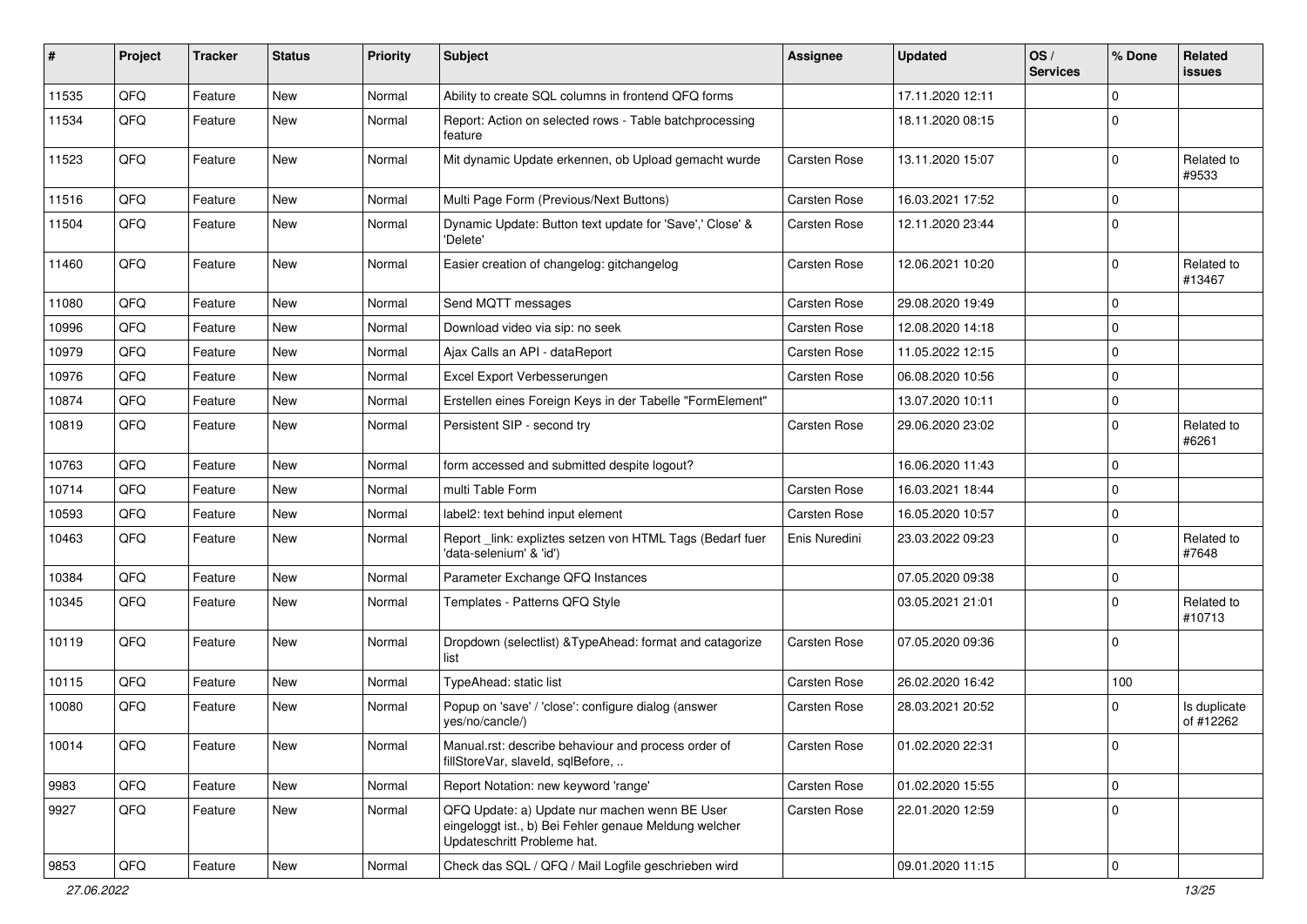| $\sharp$ | Project | <b>Tracker</b> | <b>Status</b> | <b>Priority</b> | Subject                                                                                                | <b>Assignee</b> | <b>Updated</b>   | OS/<br><b>Services</b> | % Done      | Related<br><b>issues</b>                                             |
|----------|---------|----------------|---------------|-----------------|--------------------------------------------------------------------------------------------------------|-----------------|------------------|------------------------|-------------|----------------------------------------------------------------------|
| 9811     | QFQ     | Feature        | New           | Normal          | Report: tag every n'th row                                                                             | Carsten Rose    | 01.02.2020 23:22 |                        | 0           |                                                                      |
| 9781     | QFQ     | Feature        | New           | Normal          | Button: CSS class to make buttons smaller                                                              | Carsten Rose    | 01.02.2020 23:22 |                        | 0           |                                                                      |
| 9777     | QFQ     | Feature        | New           | Normal          | Logging QFQ Variables                                                                                  | Carsten Rose    | 16.12.2019 17:17 |                        | 0           |                                                                      |
| 9707     | QFQ     | Feature        | New           | Normal          | SIP security: encode pageld and check pageld on decode                                                 | Carsten Rose    | 01.02.2020 23:22 |                        | 0           |                                                                      |
| 9706     | QFQ     | Feature        | New           | Normal          | Multi File Upload (hidden template group)                                                              | Carsten Rose    | 01.02.2020 23:22 |                        | 0           | Related to<br>#7521,<br>Related to<br>#5562.<br>Related to<br>#13330 |
| 9602     | QFQ     | Feature        | New           | Normal          | Form definition as JSON                                                                                | Carsten Rose    | 01.02.2020 23:21 |                        | 0           | Related to<br>#9600                                                  |
| 9537     | QFQ     | Feature        | New           | Normal          | FormEditor: Edit fieldset in FrontEnd                                                                  | Carsten Rose    | 01.02.2020 23:22 |                        | 0           |                                                                      |
| 9352     | QFQ     | Feature        | New           | Normal          | FE 'Native' fire slaveld, sqlAfter, sqlIns                                                             | Carsten Rose    | 01.02.2020 23:22 |                        | 0           |                                                                      |
| 9348     | QFQ     | Feature        | New           | Normal          | defaultThumbnailSize: pre render thumbnails                                                            | Carsten Rose    | 12.06.2021 09:05 |                        | 0           |                                                                      |
| 9221     | QFQ     | Feature        | New           | Normal          | typeAhead: Zeichenlimite ausschalten                                                                   | Carsten Rose    | 08.05.2021 17:06 |                        | 0           |                                                                      |
| 9208     | QFQ     | Feature        | New           | Normal          | Manage 'recent' records                                                                                | Carsten Rose    | 01.02.2020 23:22 |                        | $\mathbf 0$ |                                                                      |
| 9136     | QFQ     | Feature        | New           | Normal          | Create ZIP files with dynamic PDFs                                                                     | Carsten Rose    | 01.02.2020 23:22 |                        | 0           |                                                                      |
| 9129     | QFQ     | Feature        | New           | Normal          | sqlValidate: Message as notification, not as error                                                     | Carsten Rose    | 01.02.2020 23:22 |                        | 0           | Related to<br>#9128                                                  |
| 9128     | QFQ     | Feature        | New           | Normal          | Error Message: not replaced variables- a) replace back to<br>'{{', b) underline                        | Carsten Rose    | 01.02.2020 23:22 |                        | 0           | Related to<br>#9129                                                  |
| 8975     | QFQ     | Feature        | New           | Normal          | Report Notation: 2.0                                                                                   | Carsten Rose    | 01.02.2020 23:22 |                        | $\mathbf 0$ | Related to<br>#8963                                                  |
| 8806     | QFQ     | Feature        | New           | Normal          | SQL Function nl2br                                                                                     | Carsten Rose    | 01.02.2020 23:22 |                        | 0           |                                                                      |
| 8719     | QFQ     | Feature        | New           | Normal          | extraButtonLock: add support for 0/1                                                                   | Carsten Rose    | 01.02.2020 23:22 |                        | 0           |                                                                      |
| 8702     | QFQ     | Feature        | New           | Normal          | Load Record which is locked: missing user info                                                         | Carsten Rose    | 11.12.2019 16:16 |                        | $\mathbf 0$ | Related to<br>#9789                                                  |
| 8336     | QFQ     | Feature        | New           | Normal          | Form > modified > Close New: a) Optional disable popup, b)<br>custom text, c) mode on save: close stay | Carsten Rose    | 01.02.2020 23:22 |                        | 0           | Related to<br>#8335                                                  |
| 8217     | QFQ     | Feature        | New           | Normal          | if-elseif-else construct                                                                               | Carsten Rose    | 16.03.2021 18:41 |                        | 0           | Related to<br>#10716                                                 |
| 8187     | QFQ     | Feature        | New           | Normal          | Subrecord: enable/hide new button - make new/edit/delete<br>customizeable.                             | Carsten Rose    | 06.03.2021 18:44 |                        | 0           | Related to<br>#11326                                                 |
| 8089     | QFQ     | Feature        | New           | Normal          | Copy/Paste for FormElements                                                                            | Carsten Rose    | 01.02.2020 23:22 |                        | 0           |                                                                      |
| 7924     | QFQ     | Feature        | New           | Normal          | Radio/Checkbox with Tooltip                                                                            | Carsten Rose    | 01.02.2020 23:22 |                        | 0           |                                                                      |
| 7920     | QFG     | Feature        | New           | Normal          | FE: Syntax Highlight, Zeinlenumbruch                                                                   | Carsten Rose    | 01.02.2020 10:03 |                        | 0           |                                                                      |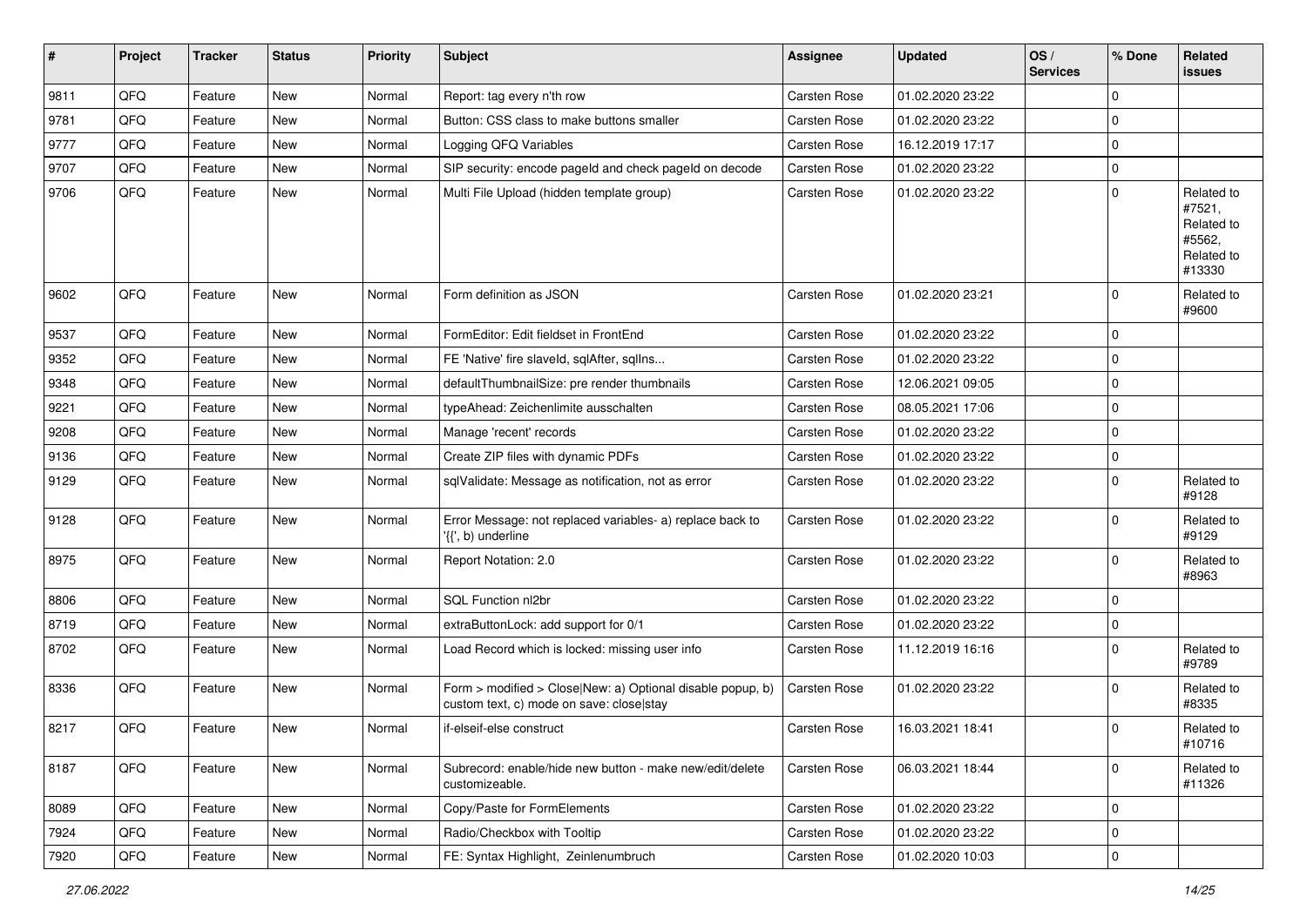| #    | Project | <b>Tracker</b> | <b>Status</b> | <b>Priority</b> | Subject                                                                                                                    | Assignee            | <b>Updated</b>   | OS/<br><b>Services</b> | % Done      | <b>Related</b><br>issues                    |
|------|---------|----------------|---------------|-----------------|----------------------------------------------------------------------------------------------------------------------------|---------------------|------------------|------------------------|-------------|---------------------------------------------|
| 7812 | QFQ     | Feature        | <b>New</b>    | Normal          | FE 'Subrecord' - new option 'subrecordShowFilter',<br>'subrecordPaging'                                                    | Carsten Rose        | 01.02.2020 23:22 |                        | $\Omega$    |                                             |
| 7683 | QFQ     | Feature        | New           | Normal          | Special column names in '{{ SELECT  AS _link }}' should<br>be detected                                                     | Carsten Rose        | 01.02.2020 23:21 |                        | $\mathbf 0$ |                                             |
| 7681 | QFQ     | Feature        | New           | Normal          | Optional switch off 'check for modified record'                                                                            | Carsten Rose        | 01.02.2020 23:21 |                        | $\Omega$    |                                             |
| 7660 | QFQ     | Feature        | New           | Normal          | IMAP: import mails to DB, move / delete mails                                                                              | Carsten Rose        | 01.02.2020 09:52 |                        | $\mathbf 0$ |                                             |
| 7521 | QFQ     | Feature        | New           | Normal          | TemplateGroup: fe.type=upload                                                                                              | Carsten Rose        | 01.02.2020 23:21 |                        | $\mathbf 0$ | Related to<br>#9706                         |
| 7520 | QFQ     | Feature        | New           | Normal          | QR Code:  AS _qr ( AS _link)                                                                                               | Carsten Rose        | 01.02.2020 23:22 |                        | $\Omega$    |                                             |
| 7519 | QFQ     | Feature        | New           | Normal          | Select: Multi                                                                                                              | Carsten Rose        | 01.02.2020 23:22 |                        | $\mathbf 0$ |                                             |
| 7481 | QFQ     | Feature        | New           | Normal          | Detect 'BaseUrl' automatically                                                                                             | Carsten Rose        | 01.02.2020 23:21 |                        | $\mathbf 0$ |                                             |
| 7480 | QFQ     | Feature        | New           | Normal          | Record History (Undo / Redo)                                                                                               | Carsten Rose        | 11.12.2019 16:16 |                        | $\Omega$    | Related to<br>#2361                         |
| 7342 | QFQ     | Feature        | New           | Normal          | add content $=$ hide this                                                                                                  | Carsten Rose        | 01.02.2020 23:21 |                        | $\Omega$    |                                             |
| 7280 | QFQ     | Feature        | New           | Normal          | recently used table                                                                                                        | Carsten Rose        | 01.02.2020 23:21 |                        | $\Omega$    |                                             |
| 7239 | QFQ     | Feature        | New           | Normal          | TinyMCE: html tag whitelist                                                                                                | Carsten Rose        | 01.02.2020 23:21 |                        | $\Omega$    | Related to<br>#14320                        |
| 7175 | QFQ     | Feature        | New           | Normal          | Upload: md5 hash as filename                                                                                               | Carsten Rose        | 01.02.2020 23:21 |                        | $\Omega$    |                                             |
| 7119 | QFQ     | Feature        | New           | Normal          | Upload: scaleDownWidth, scaleDownHeight                                                                                    | Carsten Rose        | 01.02.2020 23:21 |                        | $\mathbf 0$ |                                             |
| 7109 | QFQ     | Feature        | <b>New</b>    | Normal          | Dynamic Updates: row/element hide                                                                                          | Carsten Rose        | 01.02.2020 23:22 |                        | $\Omega$    | Has duplicate<br>#4081                      |
| 7102 | QFQ     | Feature        | <b>New</b>    | Normal          | Comment sign in report: '#' and '--'                                                                                       | Carsten Rose        | 01.02.2020 23:21 |                        | $\mathbf 0$ |                                             |
| 7099 | QFQ     | Feature        | New           | Normal          | Redesign FormEditor                                                                                                        | Carsten Rose        | 01.02.2020 23:21 |                        | $\mathbf 0$ |                                             |
| 6855 | QFQ     | Feature        | New           | Normal          | With {{feUser:U}}!={{feUser:T}}: Save / Delete: only possible<br>with {{feUserSave:U}}='yes' and '{{feUserDelete:U}}='yes' | Carsten Rose        | 01.02.2020 23:21 |                        | $\Omega$    |                                             |
| 6765 | QFQ     | Feature        | <b>New</b>    | Normal          | Moeglichkeit via QFQ eigene Logs zu schreiben                                                                              | Carsten Rose        | 01.02.2020 23:21 |                        | $\mathbf 0$ |                                             |
| 6723 | QFQ     | Feature        | New           | Normal          | Report QFQ Installation and Version                                                                                        | Carsten Rose        | 12.06.2021 09:07 |                        | $\Omega$    |                                             |
| 6609 | QFQ     | Feature        | New           | Normal          | Formlet: JSON API erweitern                                                                                                | Carsten Rose        | 01.02.2020 23:21 |                        | 50          |                                             |
| 6602 | QFQ     | Feature        | New           | Normal          | Formlet: in Report auf Mausklick ein mini-form oeffnen                                                                     | Carsten Rose        | 11.12.2019 16:16 |                        | $\Omega$    |                                             |
| 6594 | QFG     | Feature        | New           | Normal          | Excel: on download, check if there is a valid sip                                                                          | Carsten Rose        | 01.02.2020 23:21 |                        | $\pmb{0}$   |                                             |
| 6437 | QFQ     | Feature        | New           | Normal          | Neuer Mode Button bei FormElementen                                                                                        | <b>Carsten Rose</b> | 01.02.2020 23:21 |                        | $\mathbf 0$ | Related to<br>#9668,<br>Blocked by<br>#9678 |
| 6292 | QFQ     | Feature        | <b>New</b>    | Normal          | Download: File speichern mit Hash aber original Filename in   Carsten Rose<br>der Datenbank vermerken fuer Downloads       |                     | 01.02.2020 23:21 |                        | $\Omega$    |                                             |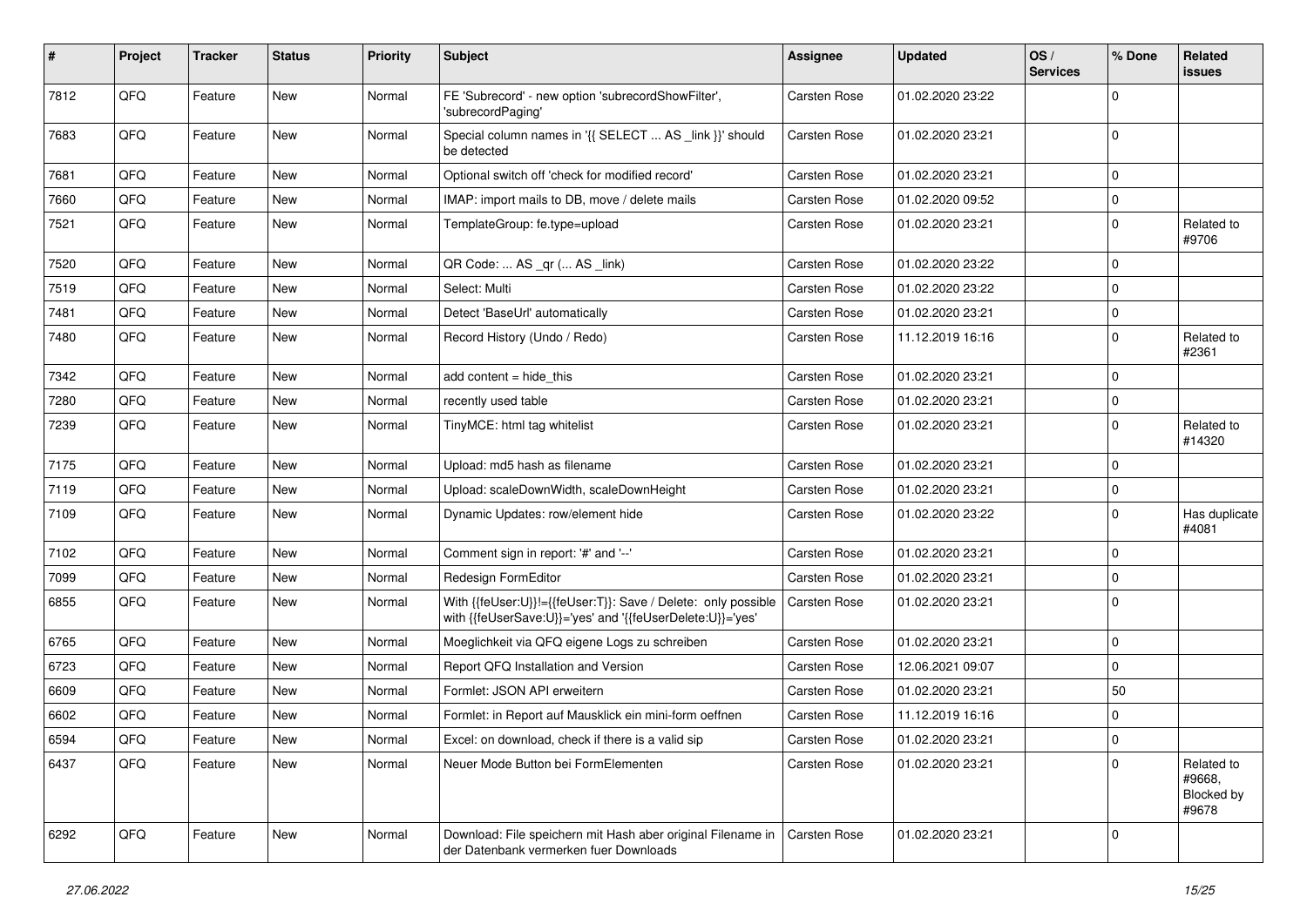| #     | Project | <b>Tracker</b> | <b>Status</b> | <b>Priority</b> | <b>Subject</b>                                                                                     | <b>Assignee</b> | <b>Updated</b>   | OS/<br><b>Services</b> | % Done      | Related<br>issues                               |
|-------|---------|----------------|---------------|-----------------|----------------------------------------------------------------------------------------------------|-----------------|------------------|------------------------|-------------|-------------------------------------------------|
| 6289  | QFQ     | Feature        | <b>New</b>    | Normal          | Form: Log                                                                                          | Carsten Rose    | 01.02.2020 23:21 |                        | $\mathbf 0$ |                                                 |
| 6261  | QFQ     | Feature        | New           | Normal          | Persistent SIP                                                                                     | Carsten Rose    | 12.06.2021 09:07 |                        | $\Omega$    | Related to<br>#10819                            |
| 5782  | QFQ     | Feature        | <b>New</b>    | Normal          | NextCloud API                                                                                      | Carsten Rose    | 01.02.2020 10:02 |                        | $\Omega$    |                                                 |
| 5345  | QFQ     | Feature        | New           | Normal          | Report: UPDATE / INSERT / DELETE statements should<br>trigger subqueries, depending on the result. | Carsten Rose    | 27.05.2020 16:11 |                        | $\Omega$    |                                                 |
| 5131  | QFQ     | Feature        | New           | Normal          | Activate Spin Gear ('wait/busy' indicator) via LINK attribute                                      | Carsten Rose    | 01.02.2020 23:21 |                        | $\Omega$    |                                                 |
| 4413  | QFQ     | Feature        | New           | Normal          | fieldset: show/hidden, modeSql, dynamicUpdate                                                      | Carsten Rose    | 09.02.2022 15:19 |                        | $\Omega$    |                                                 |
| 4250  | QFQ     | Feature        | New           | Normal          | AutoCron in QFQ via PHP                                                                            | Carsten Rose    | 01.02.2020 23:21 |                        | $\Omega$    | Related to<br>#3292,<br>Related to<br>#3291     |
| 4082  | QFQ     | Feature        | <b>New</b>    | Normal          | Dynamic Update: modeSql - useful default                                                           | Carsten Rose    | 01.02.2020 23:22 |                        | $\Omega$    |                                                 |
| 4050  | QFQ     | Feature        | New           | Normal          | sql.log: 1) FormElement ID which causes a specific action,<br>2) Result in the same row.           | Carsten Rose    | 15.04.2020 11:35 |                        | $\Omega$    | Related to<br>#5458                             |
| 4023  | QFQ     | Feature        | <b>New</b>    | Normal          | prepared statements - FE action: salveld, sqllnsert,<br>sqlUpdate, sqlDelete, sqlBefore, sqlAfter  | Carsten Rose    | 11.12.2019 16:15 |                        | $\Omega$    |                                                 |
| 3864  | QFQ     | Feature        | <b>New</b>    | Normal          | Encrypt / decrypt field                                                                            | Carsten Rose    | 08.03.2021 18:08 |                        | 0           |                                                 |
| 3504  | QFQ     | Feature        | New           | Normal          | Logging: welche Action FEs werden wann wie ausgefuehrt                                             | Carsten Rose    | 01.02.2020 23:21 |                        | $\Omega$    | Related to<br>#5458.<br>Related to<br>#4092     |
| 3432  | QFQ     | Feature        | New           | Normal          | subrecord: dynamicUpdate                                                                           | Carsten Rose    | 11.06.2020 21:10 |                        | $\Omega$    | Related to<br>#5691                             |
| 2361  | QFQ     | Feature        | New           | Normal          | Logging wer/wann/wo welches Formular aufgerufen hat                                                | Carsten Rose    | 11.12.2019 16:15 |                        | $\Omega$    | Related to<br>#4432,<br>Related to<br>#7480     |
| 8204  | QFQ     | Feature        | Priorize      | High            | Position 'required mark'                                                                           | Carsten Rose    | 16.06.2021 13:44 |                        | $\Omega$    |                                                 |
| 8082  | QFQ     | Feature        | Priorize      | High            | Contact form without saving record                                                                 | Carsten Rose    | 07.12.2021 15:20 |                        | $\Omega$    | Related to<br>#8587,<br><b>Blocks</b><br>#11850 |
| 14371 | QFQ     | Feature        | Priorize      | Normal          | LDAP via REPORT                                                                                    | Carsten Rose    | 19.06.2022 16:37 |                        | $\mathbf 0$ |                                                 |
| 14290 | QFQ     | Feature        | Priorize      | Normal          | FormEditor: Show Table Definition                                                                  | Carsten Rose    | 19.06.2022 16:37 |                        | 0           |                                                 |
| 13900 | QFQ     | Feature        | Priorize      | Normal          | Selenium: Check das Cookie/PDF funktioniert                                                        | Enis Nuredini   | 25.03.2022 12:45 |                        | 0           |                                                 |
| 12504 | QFQ     | Feature        | Priorize      | Normal          | sql.log: report fe.id                                                                              | Carsten Rose    | 05.05.2021 22:09 |                        | 0           |                                                 |
| 12503 | QFQ     | Feature        | Priorize      | Normal          | Detect dangerous UPDATE statement with missing WHERE                                               | Carsten Rose    | 05.05.2021 22:09 |                        | $\pmb{0}$   |                                                 |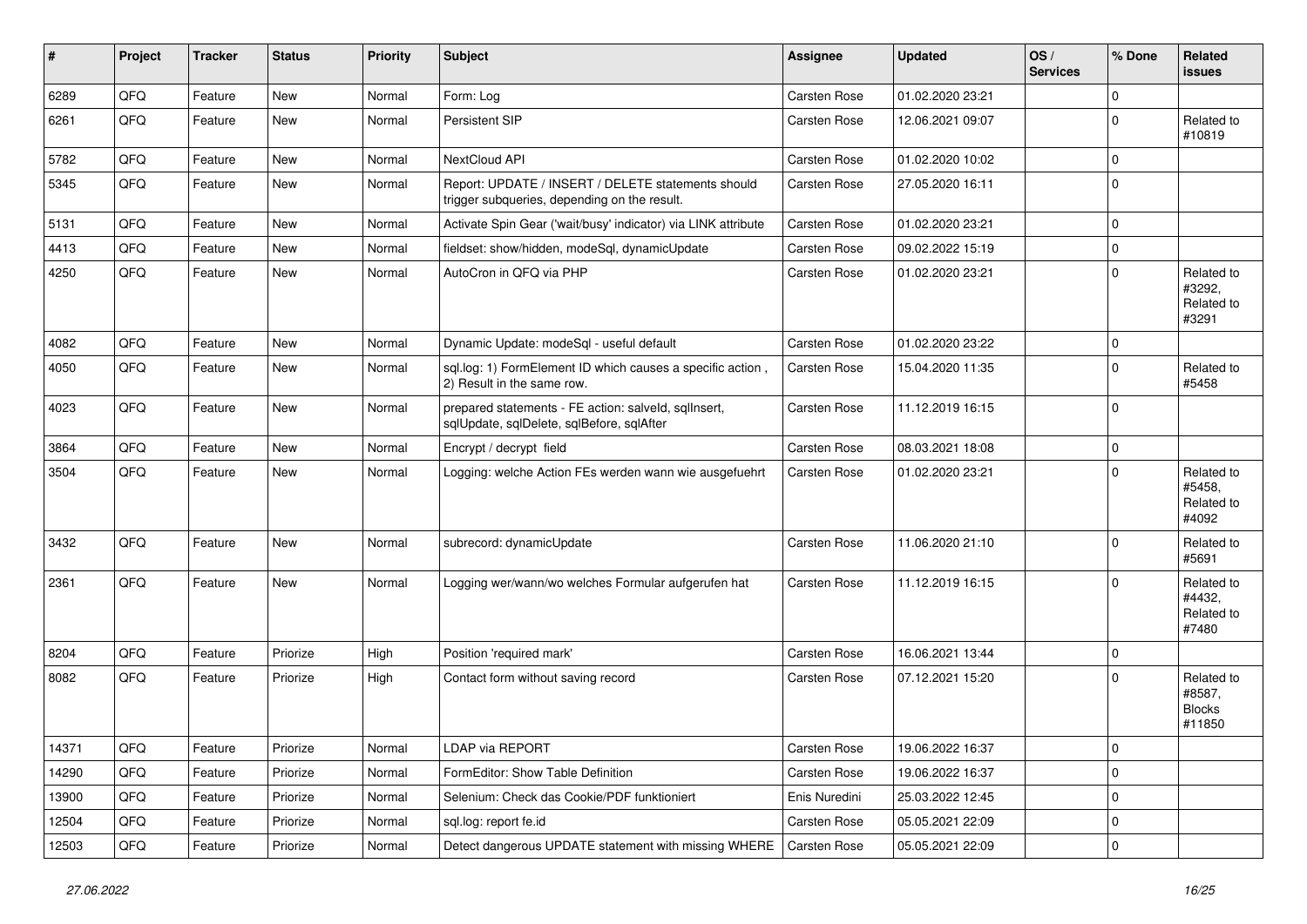| #     | Project | <b>Tracker</b> | <b>Status</b> | <b>Priority</b> | Subject                                                                                           | Assignee      | <b>Updated</b>   | OS/<br><b>Services</b> | % Done      | Related<br>issues                                                      |
|-------|---------|----------------|---------------|-----------------|---------------------------------------------------------------------------------------------------|---------------|------------------|------------------------|-------------|------------------------------------------------------------------------|
| 12452 | QFQ     | Feature        | Priorize      | Normal          | BaseURL: alsways with '/' at the end                                                              | Carsten Rose  | 19.06.2022 13:45 |                        | $\mathbf 0$ | Related to<br>#10782                                                   |
| 11320 | QFQ     | Feature        | Priorize      | Normal          | Typo3 Version 10 support                                                                          | Carsten Rose  | 05.05.2021 22:09 |                        | $\mathbf 0$ |                                                                        |
| 10569 | QFQ     | Feature        | Priorize      | Normal          | link_blank more safe                                                                              | Enis Nuredini | 25.03.2022 12:44 |                        | 0           |                                                                        |
| 10015 | QFQ     | Feature        | Priorize      | Normal          | Monospace in Textarea                                                                             | Carsten Rose  | 03.02.2020 13:40 |                        | $\mathbf 0$ |                                                                        |
| 10012 | QFQ     | Feature        | Priorize      | Normal          | redirectAllMailTo: {{beEmail:T}}                                                                  | Carsten Rose  | 08.05.2021 09:54 |                        | $\mathbf 0$ | Related to<br>#12412,<br>Related to<br>#12413,<br>Related to<br>#10011 |
| 10011 | QFQ     | Feature        | Priorize      | Normal          | Offer new STORE_TYPO3 Variable 'beUser', 'beEmail'                                                | Carsten Rose  | 08.05.2021 09:51 |                        | $\mathbf 0$ | Related to<br>#10012,<br>Related to<br>#12511                          |
| 10005 | QFQ     | Feature        | Priorize      | Normal          | Report / special column name:  AS _calendar                                                       | Carsten Rose  | 03.06.2020 17:28 |                        | $\mathbf 0$ |                                                                        |
| 10003 | QFQ     | Feature        | Priorize      | Normal          | fieldset: stronger visualize group                                                                | Benjamin Baer | 12.02.2020 08:13 |                        | $\mathbf 0$ |                                                                        |
| 9968  | QFQ     | Feature        | Priorize      | Normal          | Tooltip in Links for Developer                                                                    | Carsten Rose  | 01.02.2020 23:17 |                        | $\mathbf 0$ |                                                                        |
| 9928  | QFQ     | Feature        | Priorize      | Normal          | SpecialColumnName: a) Deprecated: ' AS "_+tag " ', b)<br>New: ' AS "_ <tag1><tag2>"</tag2></tag1> | Carsten Rose  | 01.02.2020 23:17 |                        | $\mathbf 0$ | Related to<br>#9929                                                    |
| 9900  | QFQ     | Feature        | Priorize      | Normal          | Generic API Call: tt-content record >> JSON                                                       | Carsten Rose  | 01.02.2020 10:13 |                        | $\pmb{0}$   |                                                                        |
| 9668  | QFQ     | Feature        | Priorize      | Normal          | Form.mode: rename 'hidden' to 'hide'                                                              | Carsten Rose  | 05.05.2021 22:14 |                        | $\mathbf 0$ | Related to<br>#6437                                                    |
| 9394  | QFQ     | Feature        | Priorize      | Normal          | REST: allow for non numerical ids in get requests                                                 | Carsten Rose  | 05.05.2021 22:10 |                        | $\mathbf 0$ |                                                                        |
| 9346  | QFQ     | Feature        | Priorize      | Normal          | beforeSave: check if an upload is given                                                           | Carsten Rose  | 11.06.2021 21:18 |                        | $\pmb{0}$   |                                                                        |
| 9135  | QFQ     | Feature        | Priorize      | Normal          | Progress Bar generic / replace old hourglass download<br>popup                                    | Benjamin Baer | 03.01.2022 07:43 |                        | $\mathbf 0$ |                                                                        |
| 8963  | QFQ     | Feature        | Priorize      | Normal          | Setting values in a store: flexible way                                                           | Carsten Rose  | 05.05.2021 22:10 |                        | $\mathbf 0$ | Related to<br>#8975                                                    |
| 8585  | QFQ     | Feature        | Priorize      | Normal          | Enhance Error message for 'unknown form'                                                          | Carsten Rose  | 01.02.2020 10:13 |                        | $\mathbf 0$ |                                                                        |
| 8584  | QFQ     | Feature        | Priorize      | Normal          | FE 'Action' - never assign to Container (except Template<br>Group)                                | Carsten Rose  | 01.02.2020 10:13 |                        | $\mathbf 0$ |                                                                        |
| 8277  | QFO     | Feature        | Priorize      | Normal          | fe.parameter.default=                                                                             | Carsten Rose  | 01.02.2020 23:17 |                        | $\mathbf 0$ | Related to<br>#8113                                                    |
| 8044  | QFQ     | Feature        | Priorize      | Normal          | Transaction: a) Form, b) Report                                                                   | Carsten Rose  | 05.05.2021 22:14 |                        | $\mathbf 0$ | Related to<br>#8043                                                    |
| 8034  | QFQ     | Feature        | Priorize      | Normal          | FormElement 'data': 22.22.2222 should not be accepted                                             | Carsten Rose  | 01.02.2020 10:13 |                        | $\mathbf 0$ |                                                                        |
| 7965  | QFG     | Feature        | Priorize      | Normal          | Input type 'text' with visual format - currency                                                   | Benjamin Baer | 03.01.2022 07:45 |                        | $\pmb{0}$   |                                                                        |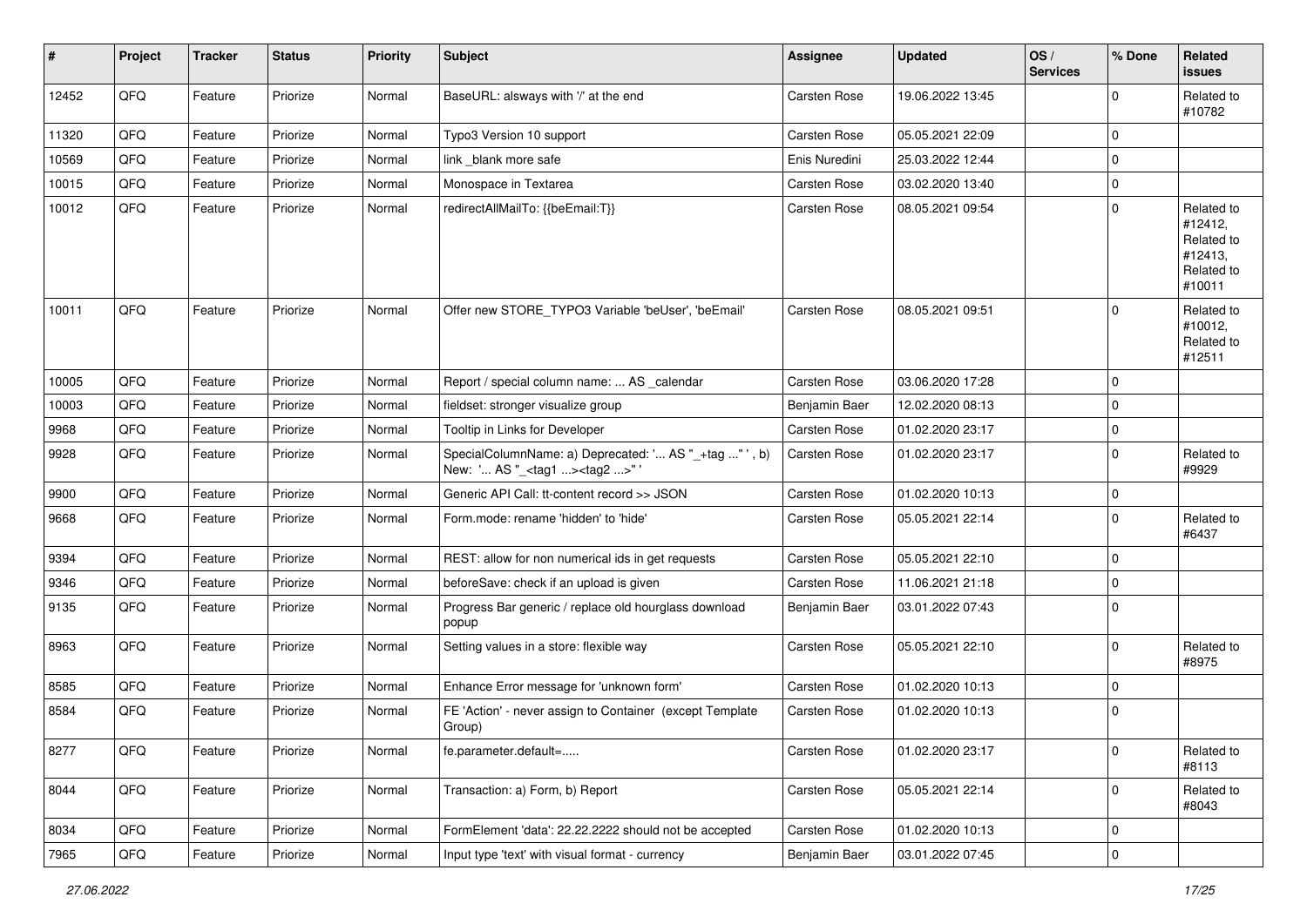| $\vert$ # | Project | <b>Tracker</b> | <b>Status</b> | <b>Priority</b> | Subject                                                                   | <b>Assignee</b>     | <b>Updated</b>   | OS/<br><b>Services</b> | % Done      | Related<br>issues                                                                                                                                                     |
|-----------|---------|----------------|---------------|-----------------|---------------------------------------------------------------------------|---------------------|------------------|------------------------|-------------|-----------------------------------------------------------------------------------------------------------------------------------------------------------------------|
| 7730      | QFO     | Feature        | Priorize      | Normal          | SELECT Box: title in between                                              | Benjamin Baer       | 01.02.2020 23:22 |                        | $\pmb{0}$   |                                                                                                                                                                       |
| 7630      | QFQ     | Feature        | Priorize      | Normal          | detailed error message for simple upload                                  | <b>Carsten Rose</b> | 01.02.2020 10:13 |                        | $\mathbf 0$ |                                                                                                                                                                       |
| 7522      | QFQ     | Feature        | Priorize      | Normal          | Inserting default index.html to folder (Avoid Apache<br>Indexing)         | Carsten Rose        | 01.02.2020 10:13 |                        | $\pmb{0}$   |                                                                                                                                                                       |
| 7290      | QFQ     | Feature        | Priorize      | Normal          | FormEditor: title as textarea if LEN(title)>60                            | Carsten Rose        | 01.02.2020 10:13 |                        | $\mathbf 0$ | Blocked by<br>#7682                                                                                                                                                   |
| 7217      | QFQ     | Feature        | Priorize      | Normal          | Download: notice User if `_sip=?` is missing                              | Carsten Rose        | 01.02.2020 10:13 |                        | $\mathbf 0$ |                                                                                                                                                                       |
| 6998      | QFQ     | Feature        | Priorize      | Normal          | Form: with debug=on show column information as tooltip of<br>column label | <b>Carsten Rose</b> | 01.02.2020 10:13 |                        | $\mathbf 0$ |                                                                                                                                                                       |
| 6870      | QFQ     | Feature        | Priorize      | Normal          | Click on '_link' triggers an API call                                     | Benjamin Baer       | 03.01.2022 08:25 |                        | $\pmb{0}$   |                                                                                                                                                                       |
| 6801      | QFQ     | Feature        | Priorize      | Normal          | Fabric: Maximize / Fulllscreen                                            | Benjamin Baer       | 21.03.2022 09:56 |                        | $\mathbf 0$ |                                                                                                                                                                       |
| 6224      | QFQ     | Feature        | Priorize      | Normal          | Dynamic update: fade in/out fields                                        | Benjamin Baer       | 21.03.2022 09:50 |                        | $\pmb{0}$   |                                                                                                                                                                       |
| 5942      | QFQ     | Feature        | Priorize      | Normal          | 'L' and 'type': append to links, generate via 'link' by using<br>'u:' .   | <b>Carsten Rose</b> | 01.02.2020 10:13 |                        | $\mathbf 0$ |                                                                                                                                                                       |
| 5562      | QFQ     | Feature        | Priorize      | Normal          | Drag'n'Drop fuer Uploads                                                  | Benjamin Baer       | 21.03.2022 09:52 |                        | $\pmb{0}$   | Related to<br>#9706                                                                                                                                                   |
| 5366      | QFQ     | Feature        | Priorize      | Normal          | Saving with keyboard shortcuts                                            | Benjamin Baer       | 21.03.2022 09:47 |                        | $\pmb{0}$   |                                                                                                                                                                       |
| 3867      | QFQ     | Feature        | Priorize      | Normal          | Readonly Formular: Template Groups add/delete<br>ausbeldnen               | <b>Carsten Rose</b> | 05.05.2021 22:12 |                        | $\mathbf 0$ |                                                                                                                                                                       |
| 7602      | QFQ     | Feature        | ToDo          | High            | Multi Select: with checkboxes                                             | Benjamin Baer       | 22.03.2022 09:07 |                        | $\mathbf 0$ |                                                                                                                                                                       |
| 14320     | QFQ     | Feature        | ToDo          | Normal          | Allow specific HTML Tags and Attributes: general, TinyMCE                 | Enis Nuredini       | 17.06.2022 10:44 |                        | $\pmb{0}$   | Related to<br>#12664,<br>Related to<br>#12039,<br>Related to<br>#11702,<br>Related to<br>#7239,<br>Related to<br>#3708,<br>Related to<br>#3646,<br>Related to<br>#880 |
| 12262     | QFQ     | Feature        | ToDo          | Normal          | Form buttons on top: more customable                                      | Enis Nuredini       | 17.06.2022 10:44 |                        | $\Omega$    | Related to<br>#13945, Has<br>duplicate<br>#4046, Has<br>duplicate<br>#10080                                                                                           |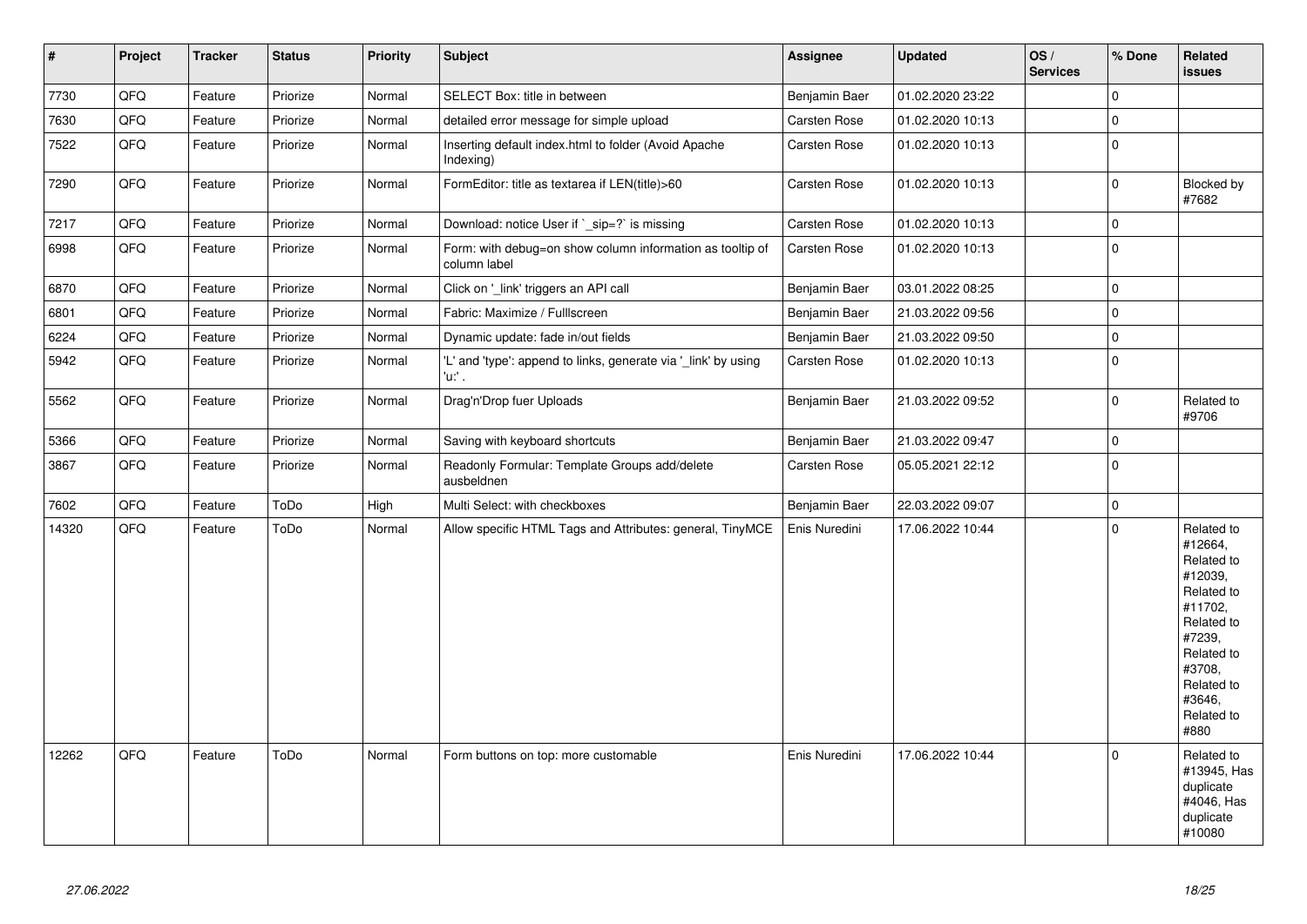| #     | Project | <b>Tracker</b> | <b>Status</b>              | <b>Priority</b> | <b>Subject</b>                                                                       | Assignee       | <b>Updated</b>   | OS/<br><b>Services</b> | % Done      | Related<br>issues                                                      |
|-------|---------|----------------|----------------------------|-----------------|--------------------------------------------------------------------------------------|----------------|------------------|------------------------|-------------|------------------------------------------------------------------------|
| 9517  | QFO     | Feature        | In Progress                | High            | Input multiple tags with typeahead                                                   | Carsten Rose   | 03.05.2021 21:14 |                        | 40          | Related to<br>#10150                                                   |
| 13330 | QFQ     | Feature        | In Progress                | Normal          | Multi Form: Upload                                                                   | Carsten Rose   | 07.11.2021 12:40 |                        | 50          | Related to<br>#9706                                                    |
| 12630 | QFQ     | Feature        | In Progress                | Normal          | Input: date[time]: min / max values                                                  | Enis Nuredini  | 20.06.2022 18:31 |                        | $\Omega$    | Related to<br>#10096,<br>Related to<br>#14302,<br>Related to<br>#14303 |
| 12440 | QFQ     | Feature        | In Progress                | Normal          | Typo3 V10 upgrade (durchfuehren und testen)                                          | Carsten Rose   | 21.03.2022 09:53 |                        | 50          | Related to<br>#12357,<br>Related to<br>#12067,<br>Related to<br>#10661 |
| 12439 | QFQ     | Feature        | In Progress                | Normal          | TinyMCE Paste from Word & Character Count/Limit                                      | Carsten Rose   | 05.05.2021 22:15 |                        | $\Omega$    |                                                                        |
| 11980 | QFQ     | Feature        | In Progress                | Normal          | protected verzeichnis MUSS geschützt werden                                          | Carsten Rose   | 07.09.2021 13:30 |                        | 0           |                                                                        |
| 11076 | QFQ     | Feature        | In Progress                | Normal          | SELECT  AS websocket                                                                 | Carsten Rose   | 30.08.2020 17:49 |                        | $\Omega$    |                                                                        |
| 10793 | QFQ     | Feature        | In Progress                | Normal          | Update NPM Packages                                                                  | Carsten Rose   | 07.09.2021 13:25 |                        | $30\,$      |                                                                        |
| 10443 | QFQ     | Feature        | In Progress                | Normal          | Konzept_api / _live                                                                  | Carsten Rose   | 07.05.2020 09:39 |                        | $\mathbf 0$ |                                                                        |
| 6250  | QFQ     | Feature        | In Progress                | Normal          | Enhance layout: a) Subrecord, b) Subrecord-Title                                     | Carsten Rose   | 01.02.2020 23:22 |                        | $\Omega$    | Related to<br>#5391                                                    |
| 5695  | QFQ     | Feature        | In Progress                | Normal          | Multiform                                                                            | Carsten Rose   | 02.01.2021 18:38 |                        | $\mathbf 0$ |                                                                        |
| 4194  | QFQ     | Feature        | In Progress                | Normal          | Bootstrap 4 ist jetzt offiziel                                                       |                | 03.05.2021 20:47 |                        | $\Omega$    | Related to<br>#10114                                                   |
| 13566 | QFQ     | Feature        | Ready to sync<br>(develop) | Normal          | Delete config-example.gfg.php file                                                   | Carsten Rose   | 23.12.2021 09:25 |                        | $\mathbf 0$ |                                                                        |
| 9548  | QFQ     | Feature        | Feedback                   | High            | FormElement: Pattern mismatch - optional report only on<br>focus lost                | Benjamin Baer  | 03.05.2021 21:14 |                        | $\mathbf 0$ |                                                                        |
| 9052  | QFQ     | Feature        | Feedback                   | High            | Report: CodeMirror with SQL Syntax Highlight in FE                                   | Enis Nuredini  | 08.06.2022 10:25 |                        | 0           |                                                                        |
| 13572 | QFQ     | Feature        | Feedback                   | Normal          | Form Load: misleading error message on trying to load non<br>existent primary record | Enis Nuredini  | 16.05.2022 23:16 |                        | 100         |                                                                        |
| 12584 | QFQ     | Feature        | Feedback                   | Normal          | T3 v10 migration script: replace alias-patterns (v11)                                | Carsten Rose   | 28.05.2022 11:12 |                        | 100         |                                                                        |
| 10782 | QFQ     | Feature        | Feedback                   | Normal          | Tiny MCE: Image Upload                                                               | Enis Nuredini  | 16.05.2022 23:16 |                        | $\Omega$    | Related to<br>#12452                                                   |
| 10124 | QFQ     | Feature        | Feedback                   | Normal          | qfq AAI-Login                                                                        | Karin Niffeler | 07.05.2020 09:36 |                        | $\Omega$    |                                                                        |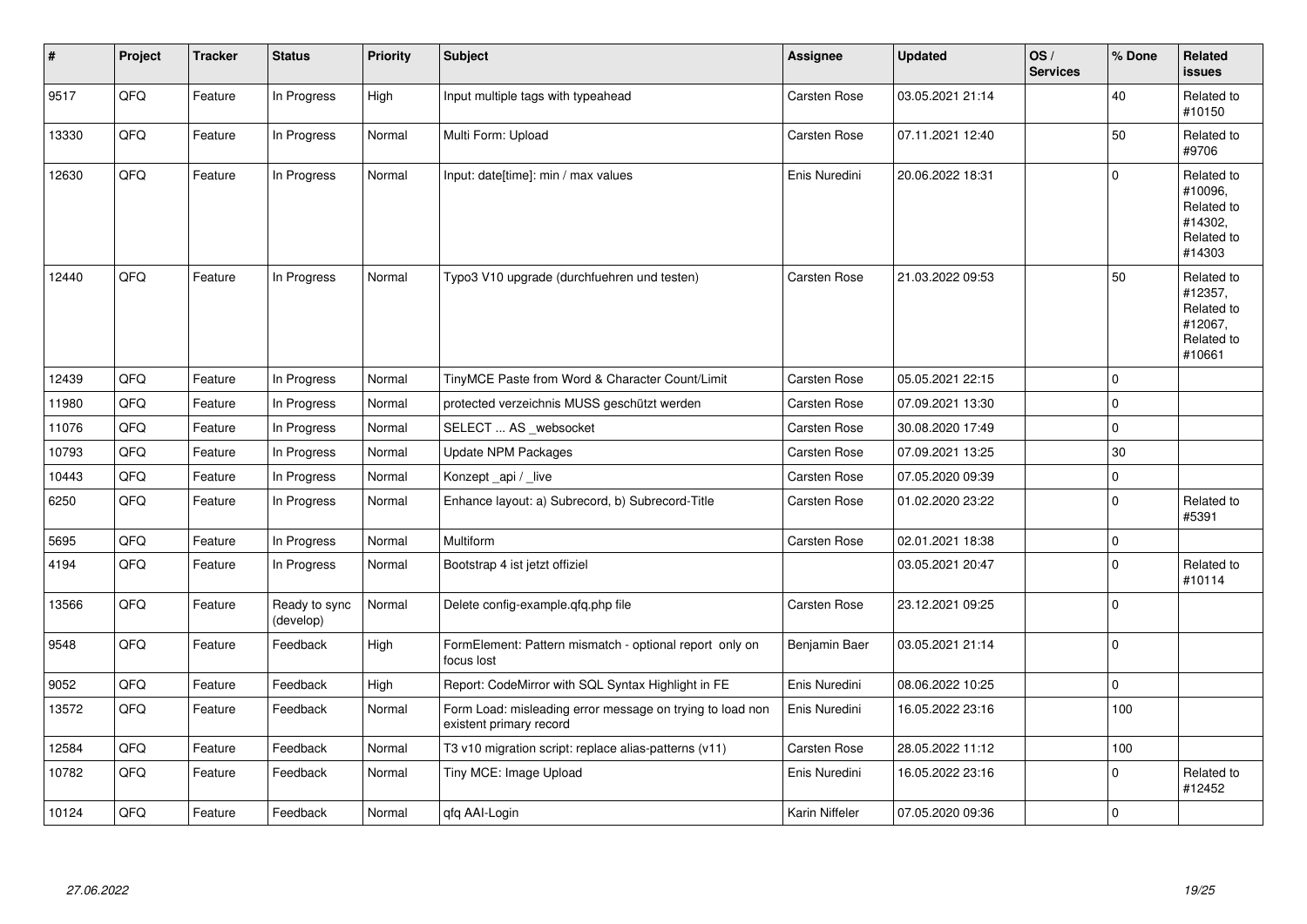| #     | Project | <b>Tracker</b> | <b>Status</b>     | <b>Priority</b> | <b>Subject</b>                                                                               | Assignee            | <b>Updated</b>   | OS/<br><b>Services</b> | % Done       | Related<br><b>issues</b>                                              |
|-------|---------|----------------|-------------------|-----------------|----------------------------------------------------------------------------------------------|---------------------|------------------|------------------------|--------------|-----------------------------------------------------------------------|
| 5894  | QFQ     | Feature        | Feedback          | Normal          | Typeahead in Report: show/hide rows dynamically                                              | Carsten Rose        | 18.02.2022 08:50 |                        | $\Omega$     | Related to<br>#5893,<br>Related to<br>#5885                           |
| 880   | QFQ     | Feature        | Some day<br>maybe | Urgent          | Security: PHP, SQL Injection, XSS                                                            |                     | 03.05.2021 21:14 |                        | $\mathbf 0$  | Related to<br>#14320                                                  |
| 4258  | QFQ     | Feature        | Some day<br>maybe | High            | System Defaults: Forms                                                                       | Carsten Rose        | 03.05.2021 21:14 |                        | $\mathbf 0$  |                                                                       |
| 3990  | QFQ     | Feature        | Some day<br>maybe | High            | custom class definition: add space automatically                                             | Carsten Rose        | 03.05.2021 21:14 |                        | $\pmb{0}$    |                                                                       |
| 3967  | QFQ     | Feature        | Some day<br>maybe | High            | Report: Checkbox, Radio, Dropdown, Input welches ohne<br>Submit funktioniert - 'Inline-Form' | Carsten Rose        | 03.05.2021 21:14 |                        | $\mathbf 0$  |                                                                       |
| 3848  | QFQ     | Feature        | Some day<br>maybe | High            | Antivirus check fuer Upload files in qfq?                                                    | Carsten Rose        | 03.05.2021 21:14 |                        | $\mathbf 0$  | Related to<br>#4131                                                   |
| 13608 | QFQ     | Feature        | Some day<br>maybe | Normal          | Automatic Browser Language Redirect                                                          | Enis Nuredini       | 17.06.2022 08:35 |                        | $\mathbf 0$  |                                                                       |
| 12611 | QFQ     | Feature        | Some day<br>maybe | Normal          | Refactoring: Bootstrap with Lazy Loading                                                     | <b>Carsten Rose</b> | 08.06.2022 10:37 |                        | $\mathbf{0}$ | Related to<br>#12490,<br>Related to<br>#10013,<br>Related to<br>#7732 |
| 12337 | QFQ     | Feature        | Some day<br>maybe | Normal          | Database.php: better caching                                                                 | Carsten Rose        | 16.09.2021 15:10 |                        | $\Omega$     |                                                                       |
| 12315 | QFQ     | Feature        | Some day<br>maybe | Normal          | Form History (Diffs) / Backups                                                               | <b>Carsten Rose</b> | 16.09.2021 15:10 |                        | $\mathbf 0$  |                                                                       |
| 11323 | QFQ     | Feature        | Some day<br>maybe | Normal          | Report Frontend Editor Modal + Codemirror                                                    | <b>Carsten Rose</b> | 16.09.2021 15:10 |                        | $\mathbf 0$  | Related to<br>#11036                                                  |
| 11322 | QFQ     | Feature        | Some day<br>maybe | Normal          | Form Element JSON - (multiline parameter field)                                              | Carsten Rose        | 16.09.2021 15:10 |                        | $\mathbf 0$  |                                                                       |
| 11217 | QFQ     | Feature        | Some day<br>maybe | Normal          | <b>Extend Script Functionality</b>                                                           | <b>Carsten Rose</b> | 16.09.2021 15:10 |                        | $\mathbf 0$  |                                                                       |
| 11036 | QFQ     | Feature        | Some day<br>maybe | Normal          | inline report editor permissions                                                             | Carsten Rose        | 16.09.2021 15:09 |                        | $\mathbf 0$  | Related to<br>#11323                                                  |
| 10745 | QFQ     | Feature        | Some day<br>maybe | Normal          | Tablesorter Excel Export                                                                     | Carsten Rose        | 16.09.2021 15:09 |                        | $\mathbf 0$  |                                                                       |
| 10738 | QFQ     | Feature        | Some day<br>maybe | Normal          | CORS headers for external API requests                                                       |                     | 10.06.2020 14:00 |                        | $\mathbf 0$  |                                                                       |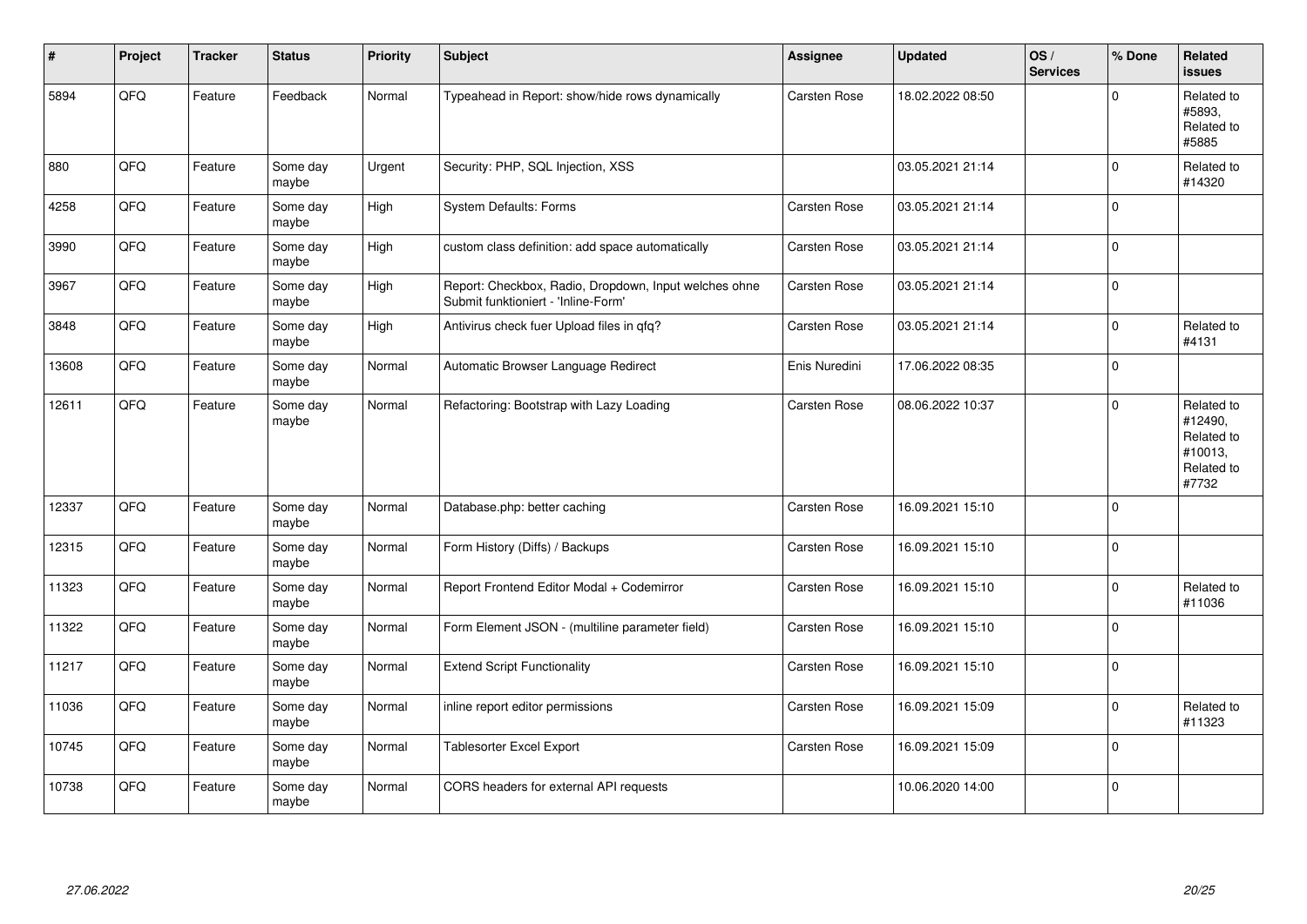| #     | Project        | <b>Tracker</b> | <b>Status</b>     | <b>Priority</b> | <b>Subject</b>                                     | <b>Assignee</b> | <b>Updated</b>   | OS/<br><b>Services</b> | % Done         | <b>Related</b><br>issues                                               |
|-------|----------------|----------------|-------------------|-----------------|----------------------------------------------------|-----------------|------------------|------------------------|----------------|------------------------------------------------------------------------|
| 10716 | QFQ            | Feature        | Some day<br>maybe | Normal          | Business Logic mit Externen Skripten               | Carsten Rose    | 16.09.2021 15:10 |                        | $\Omega$       | Related to<br>#10713,<br>Related to<br>#8217                           |
| 10116 | QFQ            | Feature        | Some day<br>maybe | Normal          | TypeAhead: Tag - show inside 'input' element       | Carsten Rose    | 16.09.2021 15:09 |                        | $\mathbf 0$    |                                                                        |
| 10095 | QFQ            | Feature        | Some day<br>maybe | Normal          | Generic Gitlab Integration into QFQ                | Carsten Rose    | 16.09.2021 15:10 |                        | $\mathbf 0$    |                                                                        |
| 10013 | QFQ            | Feature        | Some day<br>maybe | Normal          | FE.typ=editor: CodeMirror                          | Carsten Rose    | 08.06.2022 10:37 |                        | $\mathbf 0$    | Related to<br>#12611,<br>Related to<br>#12490,<br>Related to<br>#7732  |
| 9704  | QFQ            | Feature        | Some day<br>maybe | Normal          | Thumbnails Generieren beim Splitten von PDF Files  | Carsten Rose    | 11.12.2019 16:01 |                        | $\mathbf 0$    |                                                                        |
| 9579  | QFQ            | Feature        | Some day<br>maybe | Normal          | Multiform with Process Row                         | Carsten Rose    | 11.12.2019 16:01 |                        | $\mathbf 0$    |                                                                        |
| 9130  | QFQ            | Feature        | Some day<br>maybe | Normal          | tablesorter: Automatic Row numbering / Zeilenummer | Benjamin Baer   | 01.02.2020 23:22 |                        | 0              |                                                                        |
| 8894  | QFQ            | Feature        | Some day<br>maybe | Normal          | Documentation Tags Usable in QFQ Application       | Carsten Rose    | 11.12.2019 16:01 |                        | $\mathbf 0$    |                                                                        |
| 8892  | QFQ            | Feature        | Some day<br>maybe | Normal          | Display and Edit SQL Comments in Form Editor       | Carsten Rose    | 11.12.2019 16:01 |                        | $\mathbf 0$    |                                                                        |
| 8586  | QFQ            | Feature        | Some day<br>maybe | Normal          | QFQ: Enhance Error message for 'record not found'  | Carsten Rose    | 16.09.2021 15:10 |                        | $\mathbf 0$    |                                                                        |
| 8522  | QFQ            | Feature        | Some day<br>maybe | Normal          | build QFQ - npm warnings                           | Benjamin Baer   | 01.02.2020 23:19 |                        | 50             |                                                                        |
| 8520  | QFQ            | Feature        | Some day<br>maybe | Normal          | Bring QFQ to Composer                              | Carsten Rose    | 16.09.2021 15:10 |                        | $\mathbf 0$    |                                                                        |
| 8101  | QFQ            | Feature        | Some day<br>maybe | Normal          | Password hash: support further hashing methods     | Carsten Rose    | 16.09.2021 15:10 |                        | $\mathbf 0$    |                                                                        |
| 8056  | QFQ            | Feature        | Some day<br>maybe | Normal          | Termin Organisation (Reservation)                  |                 | 01.02.2020 23:19 |                        | 0              | Related to<br>#8658                                                    |
| 7921  | $\mathsf{QFQ}$ | Feature        | Some day<br>maybe | Normal          | Rest API Export: URL kuerzer machen                |                 | 01.02.2020 23:19 |                        | $\overline{0}$ |                                                                        |
| 7732  | QFQ            | Feature        | Some day<br>maybe | Normal          | Javascript: Lazy Loading der add on libs           | Benjamin Baer   | 08.06.2022 10:38 |                        | $\mathbf 0$    | Related to<br>#12611,<br>Related to<br>#12490,<br>Related to<br>#10013 |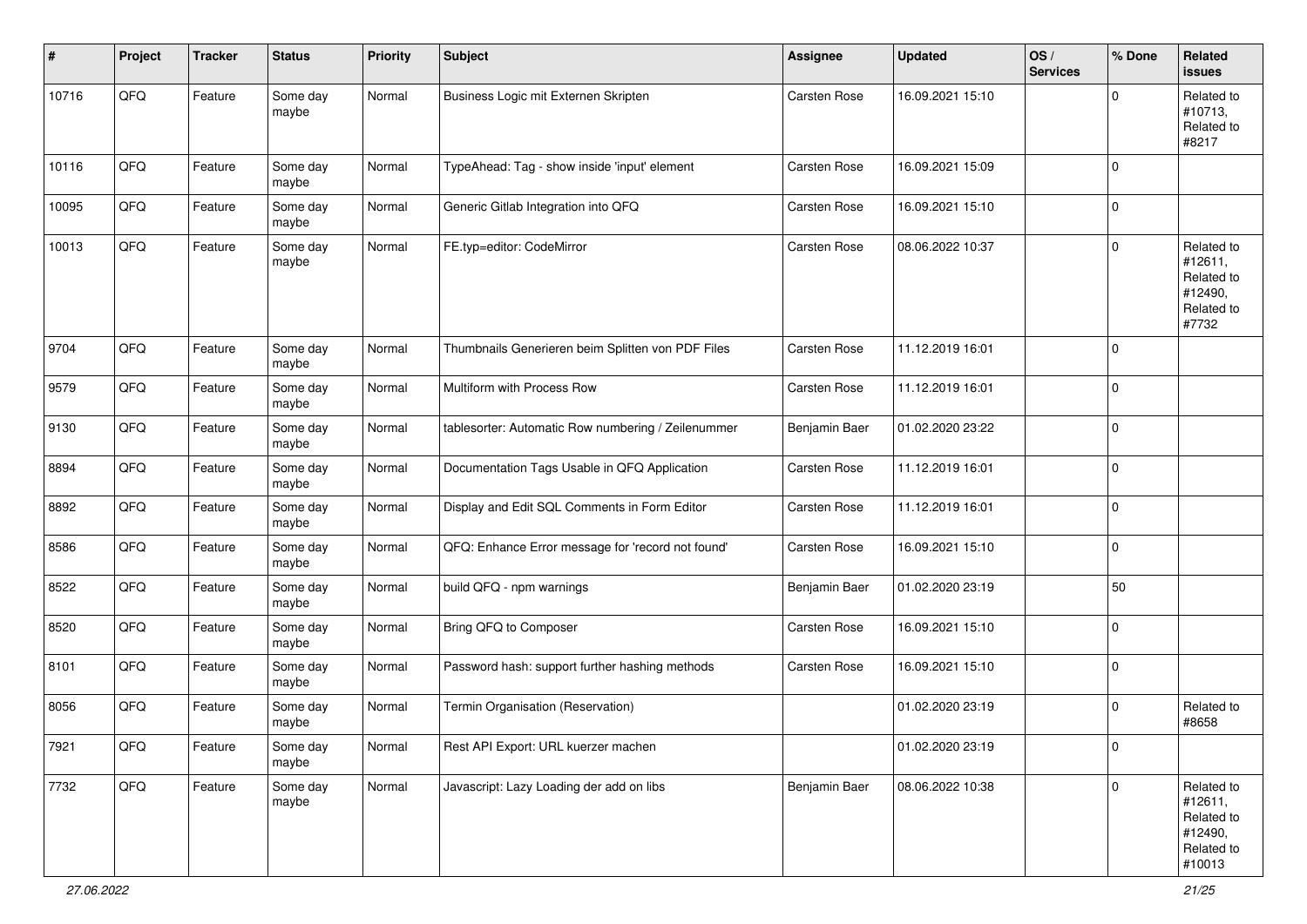| #    | Project | <b>Tracker</b> | <b>Status</b>     | <b>Priority</b> | <b>Subject</b>                                                                                 | <b>Assignee</b>     | <b>Updated</b>   | OS/<br><b>Services</b> | % Done       | <b>Related</b><br><b>issues</b> |
|------|---------|----------------|-------------------|-----------------|------------------------------------------------------------------------------------------------|---------------------|------------------|------------------------|--------------|---------------------------------|
| 7453 | QFQ     | Feature        | Some day<br>maybe | Normal          | import / export forms QFQ                                                                      | <b>Carsten Rose</b> | 16.09.2021 15:10 |                        | $\Omega$     |                                 |
| 7452 | QFQ     | Feature        | Some day<br>maybe | Normal          | automate deployment new QFQ version                                                            | Carsten Rose        | 16.09.2021 15:10 |                        | $\mathbf 0$  |                                 |
| 7336 | QFQ     | Feature        | Some day<br>maybe | Normal          | PDF Upload: disallow PDFs with specific Meta information                                       | Carsten Rose        | 11.12.2019 16:01 |                        | $\mathbf 0$  |                                 |
| 7278 | QFQ     | Feature        | Some day<br>maybe | Normal          | Form: Wert vordefinieren der immer gesetzt wird                                                |                     | 02.05.2021 09:27 |                        | $\Omega$     |                                 |
| 7229 | QFQ     | Feature        | Some day<br>maybe | Normal          | New FormElement.type: Button                                                                   |                     | 01.02.2021 12:32 |                        | $\mathbf 0$  |                                 |
| 7108 | QFQ     | Feature        | Some day<br>maybe | Normal          | QFQ Wrap Elements                                                                              |                     | 11.12.2019 16:01 |                        | $\mathbf{0}$ |                                 |
| 7107 | QFQ     | Feature        | Some day<br>maybe | Normal          | Showcase Registration Tool: Anmeldung / Administration :<br>Liste Anmeldungen / Emaileinaldung | Carsten Rose        | 11.12.2019 16:01 |                        | $\mathbf 0$  |                                 |
| 7106 | QFQ     | Feature        | Some day<br>maybe | Normal          | Beispiel Nummerierung von Rows in Report                                                       |                     | 11.12.2019 16:01 |                        | $\Omega$     |                                 |
| 7105 | QFQ     | Feature        | Some day<br>maybe | Normal          | Beispiel wie man in einer zweiten Tabelle speichert.                                           |                     | 11.12.2019 16:01 |                        | $\mathbf 0$  |                                 |
| 7104 | QFQ     | Feature        | Some day<br>maybe | Normal          | Manual: hint about escaping if '\r' appears in mail body                                       |                     | 11.12.2019 16:01 |                        | $\pmb{0}$    |                                 |
| 7100 | QFQ     | Feature        | Some day<br>maybe | Normal          | Download: log access, max downloads, time limit                                                |                     | 01.02.2020 23:19 |                        | $\mathbf 0$  |                                 |
| 6992 | QFQ     | Feature        | Some day<br>maybe | Normal          | DB exception: Syntax Highlight                                                                 |                     | 11.12.2019 16:01 |                        | $\mathbf 0$  | Related to<br>#5450             |
| 6972 | QFQ     | Feature        | Some day<br>maybe | Normal          | Fabric Clipboard / cross browser tab                                                           | Benjamin Baer       | 01.02.2020 23:21 |                        | $\mathbf{0}$ |                                 |
| 6970 | QFQ     | Feature        | Some day<br>maybe | Normal          | tablesorter: default fuer 'sortReset' aendern von 'Ctrl' zu 'Alt'                              | Benjamin Baer       | 01.02.2020 23:21 |                        | $\pmb{0}$    |                                 |
| 6715 | QFQ     | Feature        | Some day<br>maybe | Normal          | Code-Refactoring: dbArray vereinheitlichen                                                     | Carsten Rose        | 11.12.2019 16:02 |                        | $\Omega$     |                                 |
| 6704 | QFQ     | Feature        | Some day<br>maybe | Normal          | Upload Mode: Bilder in Notizen rechts sollen aktuellen<br>Upload repräsentieren.               |                     | 01.02.2020 23:19 |                        | $\mathbf 0$  | Related to<br>#3264             |
| 6515 | QFQ     | Feature        | Some day<br>maybe | Normal          | Formular: Felder dynamisch ein/ausblenden                                                      |                     | 11.12.2019 16:02 |                        | $\mathbf{0}$ |                                 |
| 6299 | QFQ     | Feature        | Some day<br>maybe | Normal          | Attack detection: log table with invalid SIP access                                            |                     | 11.12.2019 16:02 |                        | $\pmb{0}$    | Related to<br>#3947             |
| 6288 | QFQ     | Feature        | Some day<br>maybe | Normal          | Best Practice: Erklaeren wie man ein Formular ganz in<br>'weiss' erstellen kann                |                     | 11.12.2019 16:02 |                        | $\Omega$     |                                 |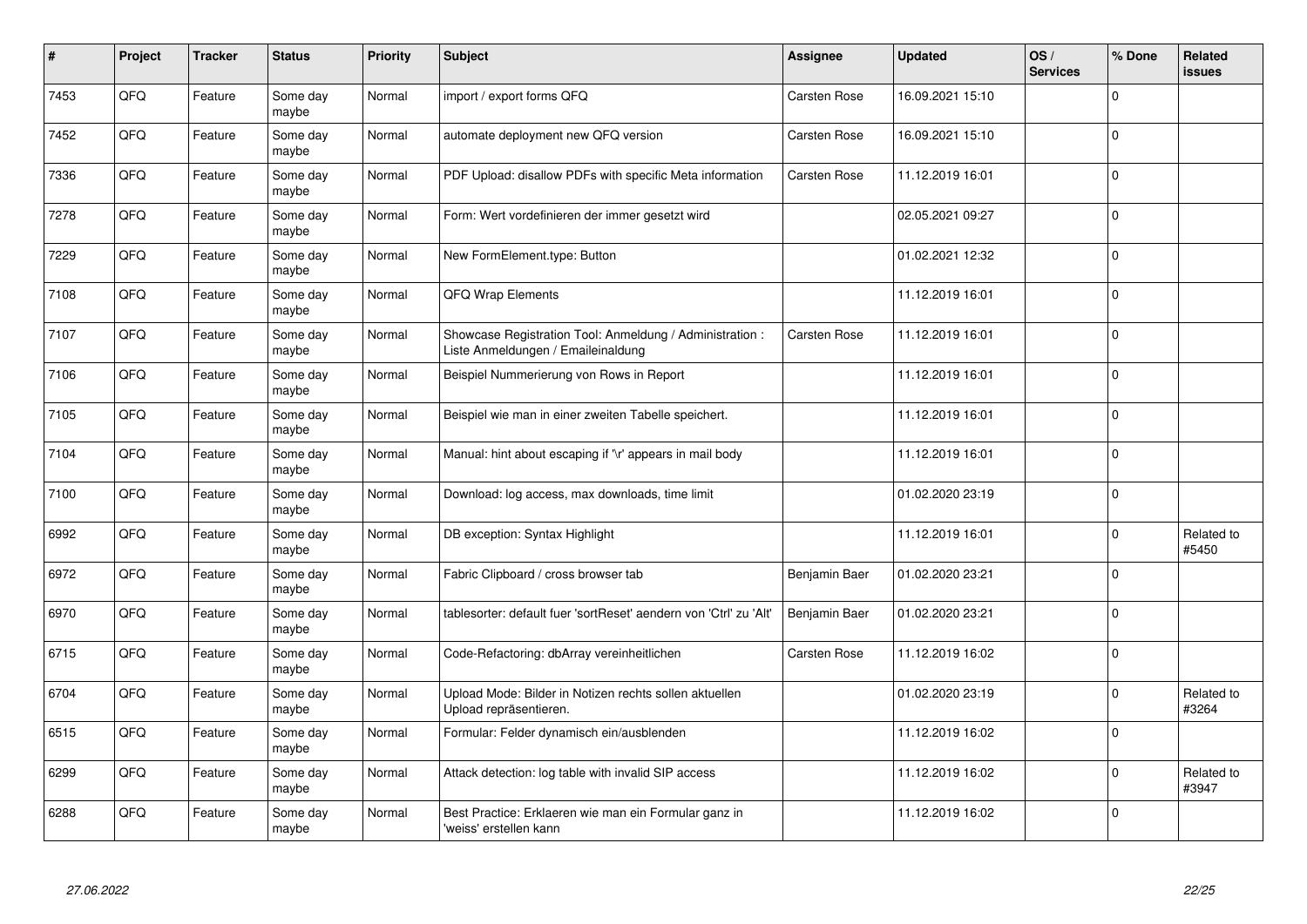| #    | Project | <b>Tracker</b> | <b>Status</b>     | <b>Priority</b> | <b>Subject</b>                                                                    | <b>Assignee</b> | <b>Updated</b>   | OS/<br><b>Services</b> | % Done      | <b>Related</b><br>issues                    |
|------|---------|----------------|-------------------|-----------------|-----------------------------------------------------------------------------------|-----------------|------------------|------------------------|-------------|---------------------------------------------|
| 6084 | QFQ     | Feature        | Some day<br>maybe | Normal          | New escape type: 'D' - convert date                                               |                 | 01.02.2020 23:19 |                        | $\Omega$    |                                             |
| 6083 | QFQ     | Feature        | Some day<br>maybe | Normal          | Dynamic Update: Value Check via SQL                                               |                 | 11.12.2019 16:02 |                        | $\Omega$    |                                             |
| 5983 | QFQ     | Feature        | Some day<br>maybe | Normal          | Form Submit (save & update): normalize date/-time FE                              | Carsten Rose    | 01.02.2020 23:19 |                        | $\Omega$    |                                             |
| 5923 | QFQ     | Feature        | Some day<br>maybe | Normal          | fillStoreSystemBySqlLate                                                          |                 | 01.02.2020 23:19 |                        | $\Omega$    |                                             |
| 5895 | QFQ     | Feature        | Some day<br>maybe | Normal          | Tutorial: List of all QFQ Features                                                |                 | 01.02.2020 23:19 |                        | $\Omega$    |                                             |
| 5893 | QFQ     | Feature        | Some day<br>maybe | Normal          | Edit on double-click                                                              |                 | 01.02.2020 23:19 |                        | $\Omega$    | Related to<br>#5894                         |
| 5892 | QFQ     | Feature        | Some day<br>maybe | Normal          | QFQ should use T3 API to manipulate FE GROUP<br>membership                        |                 | 01.02.2020 23:20 |                        | $\Omega$    |                                             |
| 5852 | QFQ     | Feature        | Some day<br>maybe | Normal          | Logging: mail.log / sql.log - im FE anzeigen und via AJAX<br>aktualisieren        | Carsten Rose    | 01.02.2020 23:19 |                        | $\Omega$    | Related to<br>#5885                         |
| 5851 | QFQ     | Feature        | Some day<br>maybe | Normal          | Queue System implementieren: MQTT, RabbitMQ                                       |                 | 01.02.2020 23:20 |                        | $\mathbf 0$ | Related to<br>#5715                         |
| 5850 | QFQ     | Feature        | Some day<br>maybe | Normal          | Deployment: In QFQ Doc best practice fuer zeitgemaesses<br>Deployment beschreiben |                 | 01.02.2020 23:20 |                        | $\Omega$    |                                             |
| 5805 | QFQ     | Feature        | Some day<br>maybe | Normal          | TypeAHead SQL value instead of key stored                                         |                 | 01.02.2020 23:19 |                        | $\Omega$    | Related to<br>#5444                         |
| 5783 | QFQ     | Feature        | Some day<br>maybe | Normal          | <b>BPMN View/Edit</b>                                                             |                 | 11.12.2019 16:02 |                        | $\Omega$    |                                             |
| 5665 | QFQ     | Feature        | Some day<br>maybe | Normal          | Versuch das '{{!' nicht mehr noetig ist.                                          | Carsten Rose    | 01.02.2020 23:20 |                        | $\Omega$    | Related to<br>#7432,<br>Related to<br>#7434 |
| 5579 | QFQ     | Feature        | Some day<br>maybe | Normal          | Enhance Doc / Presentation: variable type 'link column type'                      | Carsten Rose    | 01.02.2020 23:19 |                        | $\Omega$    |                                             |
| 5548 | QFQ     | Feature        | Some day<br>maybe | Normal          | 801 Textfiles/Scriptfiles als Thumbnail                                           | Carsten Rose    | 07.03.2022 16:26 |                        | $\mathbf 0$ |                                             |
| 5480 | QFQ     | Feature        | Some day<br>maybe | Normal          | QFQ: Dokumentation mit Screenshots versehen                                       | Carsten Rose    | 01.02.2020 23:20 |                        | $\Omega$    | Related to<br>#9879                         |
| 5455 | QFQ     | Feature        | Some day<br>maybe | Normal          | Mail Redirects grld abhaengig                                                     |                 | 01.02.2020 23:20 |                        | $\mathbf 0$ |                                             |
| 5452 | QFQ     | Feature        | Some day<br>maybe | Normal          | Thumbnails from PDF: bad quality                                                  |                 | 01.02.2020 23:20 |                        | 0           |                                             |
| 5428 | QFQ     | Feature        | Some day<br>maybe | Normal          | secure thumbnail: late render on access.                                          | Carsten Rose    | 01.02.2020 23:20 |                        | $\pmb{0}$   |                                             |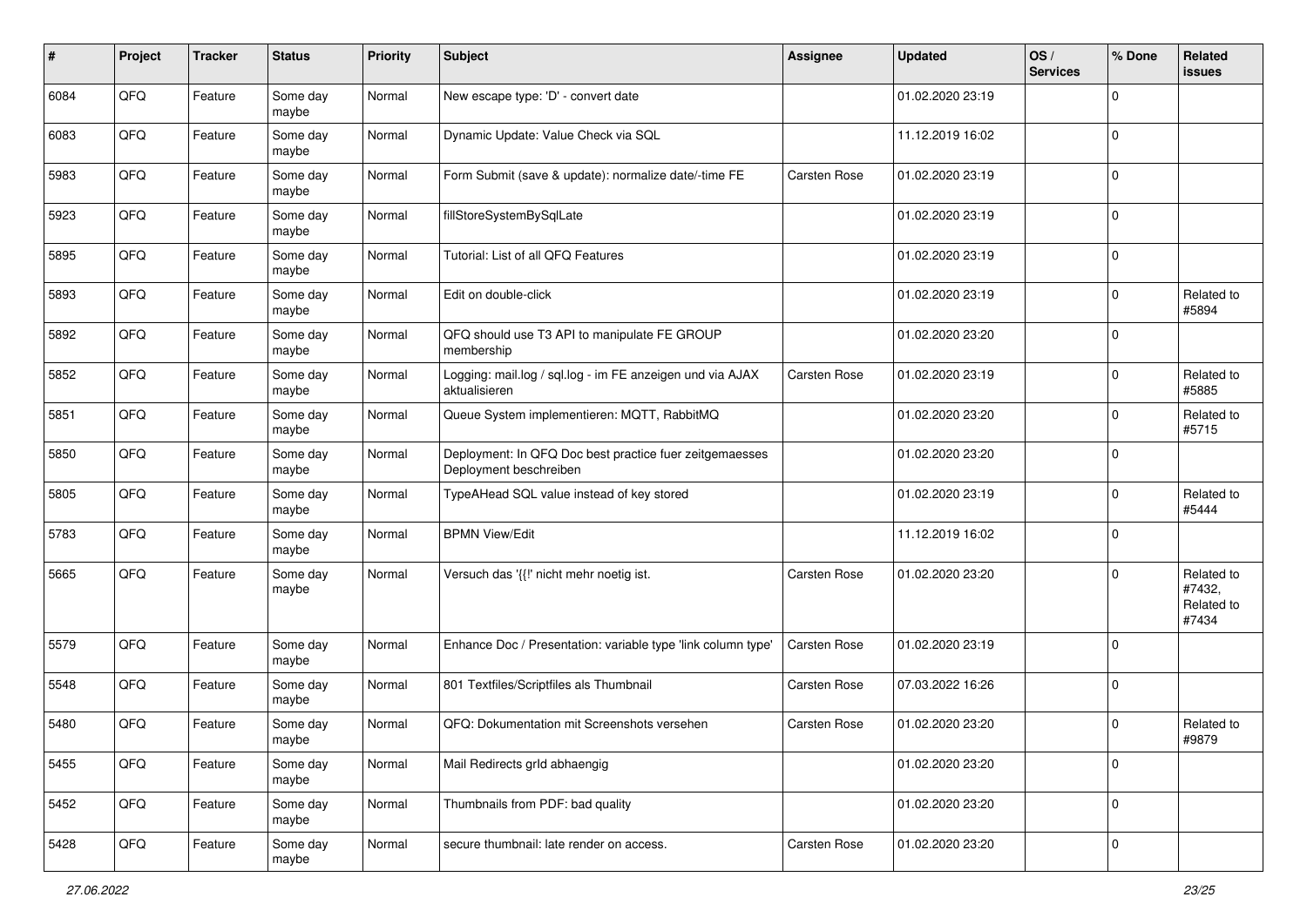| #    | Project | <b>Tracker</b> | <b>Status</b>     | <b>Priority</b> | <b>Subject</b>                                                                                                                                                | Assignee      | <b>Updated</b>   | OS/<br><b>Services</b> | % Done      | Related<br><b>issues</b> |
|------|---------|----------------|-------------------|-----------------|---------------------------------------------------------------------------------------------------------------------------------------------------------------|---------------|------------------|------------------------|-------------|--------------------------|
| 5389 | QFQ     | Feature        | Some day<br>maybe | Normal          | QFQ Design: Multline label / note                                                                                                                             | Benjamin Baer | 01.02.2020 23:19 |                        | $\Omega$    |                          |
| 5342 | QFQ     | Feature        | Some day<br>maybe | Normal          | link - with HTML Attributes                                                                                                                                   |               | 01.02.2020 23:20 |                        | $\mathbf 0$ | Related to<br>#14077     |
| 5160 | QFQ     | Feature        | Some day<br>maybe | Normal          | QFQ collaborative / together.js, ShareJS, y-js, collaborative,                                                                                                |               | 11.12.2019 16:02 |                        | $\mathbf 0$ |                          |
| 5132 | QFQ     | Feature        | Some day<br>maybe | Normal          | Error Message sendmail missing attachment: more details                                                                                                       | Carsten Rose  | 01.02.2020 23:19 |                        | $\Omega$    |                          |
| 5129 | QFQ     | Feature        | Some day<br>maybe | Normal          | Reports: SQL fuer x Achse und y Achse                                                                                                                         |               | 11.12.2019 16:02 |                        | $\mathbf 0$ |                          |
| 5024 | QFQ     | Feature        | Some day<br>maybe | Normal          | Fabric: Generate PDF with edits                                                                                                                               | Benjamin Baer | 01.02.2020 23:20 |                        | $\mathbf 0$ | Related to<br>#10704     |
| 4974 | QFQ     | Feature        | Some day<br>maybe | Normal          | Long polling - inform all listening clients of changes                                                                                                        |               | 11.12.2019 16:02 |                        | $\Omega$    |                          |
| 4956 | QFQ     | Feature        | Some day<br>maybe | Normal          | Sendmail: Benutzerdefinierte Headers                                                                                                                          | Carsten Rose  | 11.12.2019 16:02 |                        | $\mathbf 0$ |                          |
| 4872 | QFQ     | Feature        | Some day<br>maybe | Normal          | Fields of Typo3 page available in STORE_TYPO3                                                                                                                 | Carsten Rose  | 01.02.2020 23:19 |                        | $\Omega$    |                          |
| 4869 | QFQ     | Feature        | Some day<br>maybe | Normal          | Dynamic Update (show, hide, readonly?, required?) for<br><b>Template Group Elements</b>                                                                       | Carsten Rose  | 01.02.2020 23:19 |                        | $\mathbf 0$ | Related to<br>#4865      |
| 4839 | QFQ     | Feature        | Some day<br>maybe | Normal          | gfg-handle in <head> Abschnitt</head>                                                                                                                         | Carsten Rose  | 11.12.2019 16:02 |                        | $\mathbf 0$ |                          |
| 4816 | QFQ     | Feature        | Some day<br>maybe | Normal          | Templates for QFQ Reports (Tables, Radios, )                                                                                                                  |               | 01.02.2020 23:20 |                        | $\Omega$    |                          |
| 4757 | QFQ     | Feature        | Some day<br>maybe | Normal          | Test subrecord: download links ok? Links ok?                                                                                                                  | Carsten Rose  | 01.02.2020 23:20 |                        | $\mathbf 0$ |                          |
| 4719 | QFQ     | Feature        | Some day<br>maybe | Normal          | Custom Message in Client in case of 'Browser tab close,<br>modification will be lost'                                                                         |               | 01.02.2020 23:20 |                        | $\Omega$    |                          |
| 4652 | QFQ     | Feature        | Some day<br>maybe | Normal          | UZH CD: Weiterleitung auf benutzerdefinierte 403/404 Seite                                                                                                    | Carsten Rose  | 01.02.2020 23:20 |                        | $\mathbf 0$ |                          |
| 4650 | QFQ     | Feature        | Some day<br>maybe | Normal          | Convert html to doc/rtf                                                                                                                                       | Carsten Rose  | 01.02.2020 23:20 |                        | $\mathbf 0$ | Related to<br>#10704     |
| 4640 | QFQ     | Feature        | Some day<br>maybe | Normal          | Rename System Forms                                                                                                                                           |               | 01.02.2020 23:20 |                        | $\mathbf 0$ |                          |
| 4627 | QFQ     | Feature        | Some day<br>maybe | Normal          | dbupdate: all tables - check 'create', 'modified' if it is possible<br>to change to default 'CURRENT_TIMESTAMP' and modified<br>'ON UPDATE CURRENT_TIMESTAMP' |               | 01.02.2020 23:20 |                        | $\Omega$    |                          |
| 4626 | QFQ     | Feature        | Some day<br>maybe | Normal          | Mobile View: 'classBody=qfq-form-right' makes no sense                                                                                                        |               | 01.02.2020 23:20 |                        | $\mathbf 0$ |                          |